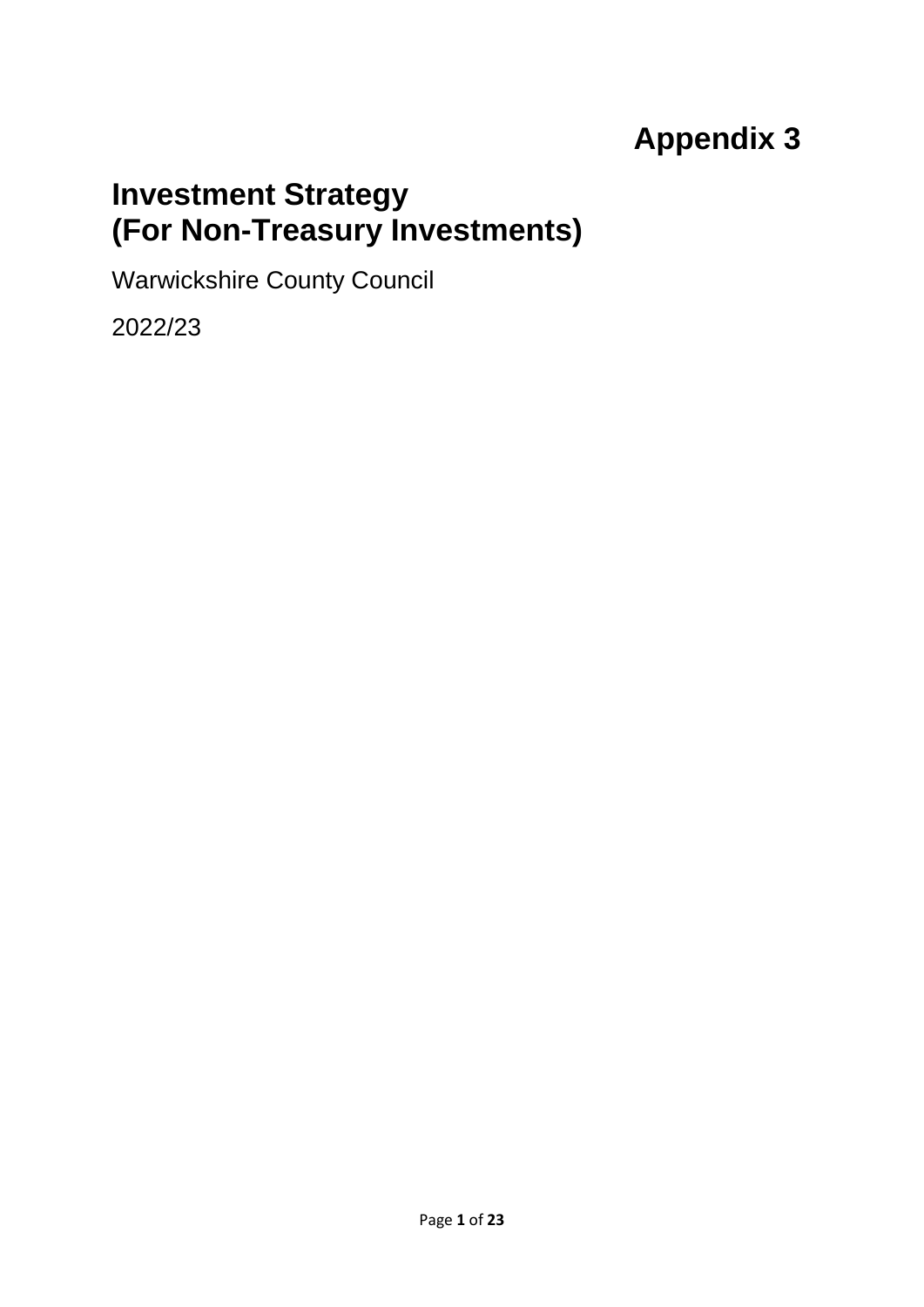## **1. Introduction**

- 1.1 Local Authorities may make investments of two types:
	- Treasury Investments.
	- Other Investments (also referred to in this strategy as "non-treasury investments").
- 1.2 This Investment Strategy covers "Other Investments" and is prepared according to statutory guidance issued under the Local Government Act 2003, the Treasury Management Code of Practice, and The Prudential Code for Capital Finance in Local Authorities. Non-Treasury Investment are policy investments made to deliver Corporate objectives as set out in the Capital Strategy and Medium Term Financial Strategy.
- 1.3 For the purposes of this Investment Strategy, an investment is any financial or non-financial asset of the authority which is held partially or primarily to generate a return. Investments include loans made by the local authority to wholly-owned companies or associates, to a joint venture, or to a third party. For the avoidance of doubt, the strategy does not include pension fund or trust fund investments which are subject to separate regulatory regimes, or treasury investments which are detailed separately in the Treasury Management Strategy.
- 1.4 Non-treasury management investments may take a number of forms, for example holding shares in companies, issuing loans to companies, promoting economic development, or holding non-financial assets (e.g. property). Details of the Council's existing and planned non treasury investments are set out in Section 12 and 13 of this strategy.

### **2. Transparency and Democratic Accountability**

- 2.1 This Investment Strategy is a public document and must be approved annually by full Council, and any material changes during the year also being presented to Council for approval.
- 2.2 The more specific and detailed governance arrangements for any new funds will also be subject to Member approval through Cabinet or Council. For example, arrangements for the governance of the Warwickshire Property and Development Group (WPDG) and Warwickshire Recovery and Investment Fund (WRIF).
- 2.3 Under Regulation 17 of The Local Authorities (Executive Arrangements) (Meetings and Access to Information) (England) Regulations 2012 as amended overview and scrutiny committee members have right of access to any confidential information relating to any decision by the executive or any member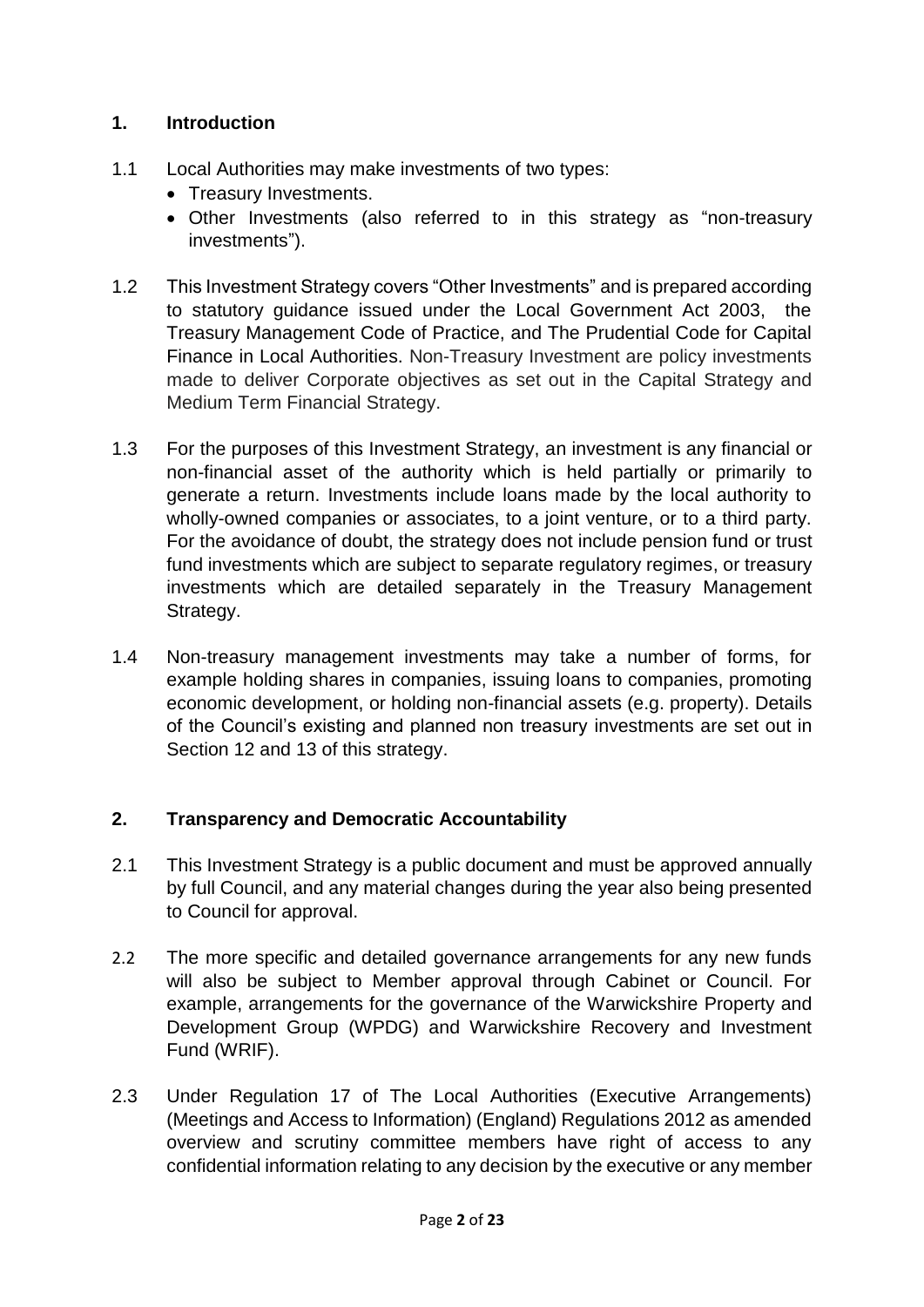of the executive of their council where relevant to a review or scrutiny being undertaken by the committee or included in its work programme.

- 2.4 Any fundamentally new or additional levels of investment outside of those specified in or delegated by this Investment Strategy for investment for nontreasury purposes will be required to have direct Council approval that would be set out in an updated Investment Strategy.
- 2.5 The Section 151 Officer has delegated authority to implement this Investment Strategy, with the following overarching responsibilities highlighted.
	- Ensuring that due diligence is carried out on investment proposals in accordance with the risk appetite of the authority.
	- Ensuring the proportionality of investments so that the authority does not undertake a level of investing which exposes the authority to an excessive level of risk compared to its financial resources.
	- Ensuring an adequate governance process is in place for the approval, monitoring, and ongoing risk management of non-treasury investments.

#### **3. Investment Objectives**

- 3.1 The primary objective of all non-treasury investments will be to contribute towards the Council's core organisational objectives for Warwickshire:
	- "A county with a vibrant economy and places with the right jobs, skills, and infrastructure.";
	- "A place where people can live their best lives; where communities and individuals are supported to live safely, healthily, happily and independently":
	- "A county with sustainable futures which means adapting to and mitigating climate change and meeting net zero commitments.".
- 3.2 In Addition, all non-Treasury investments will be required to demonstrate how they contribute towards the objectives specified in the Department for Levelling Up, Housing and Communities (DLUHC), previously Ministry of Housing, Communities & Local Government (MHCLG) guidance which will control local authority access to Public Works Loan Board (PWLB) lending by the withdrawal of PWLB lending to authorities when not met. These objectives are harmonious with the Council's overarching strategic objectives and powers, and are summarised below and detailed in Annex 1:
	- Service
	- Housing
	- Regeneration
	- Treasury management
	- Prevention of social or economic decline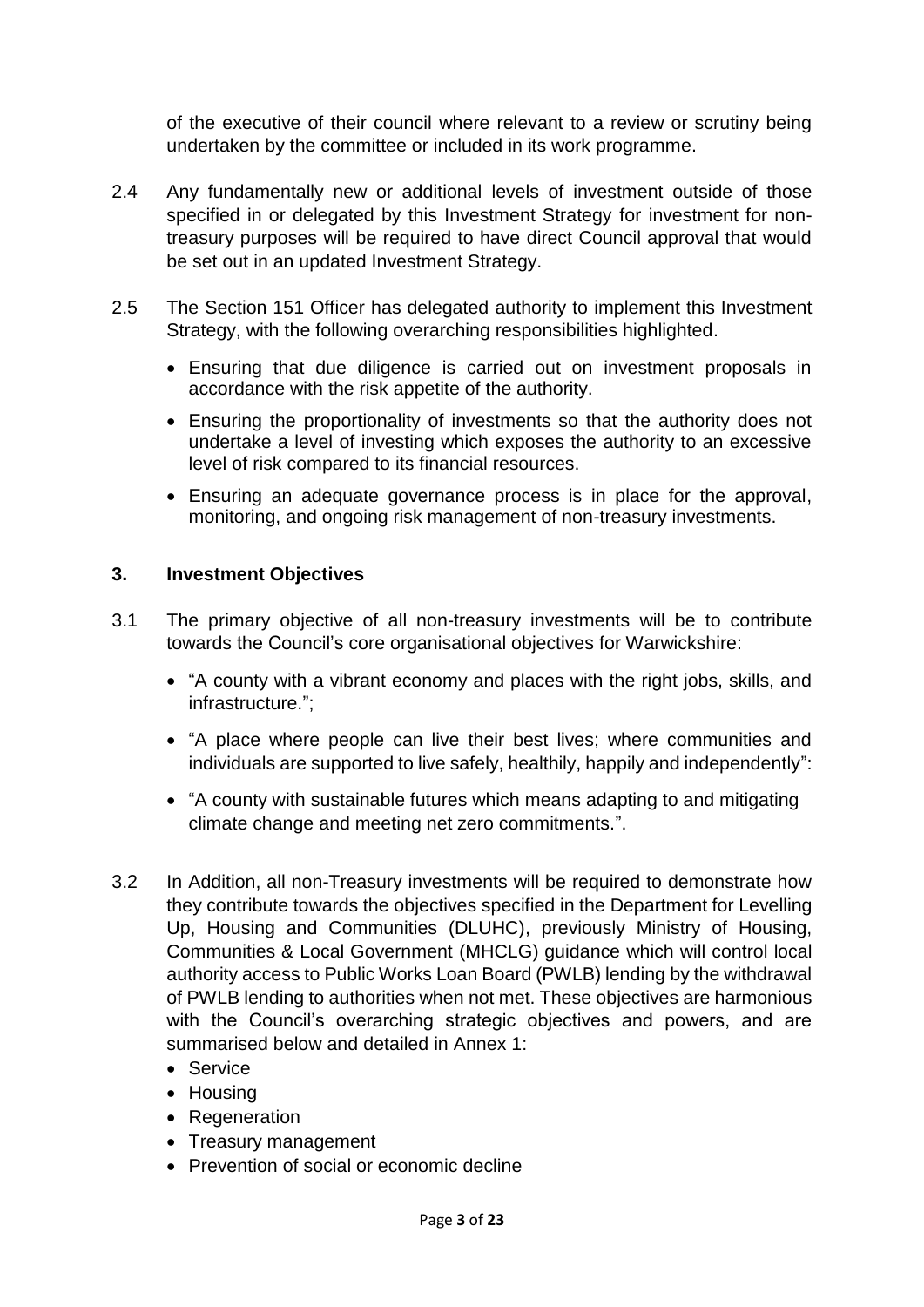3.3 The principles of security, liquidity, and yield must be considered when making any investment. When considering treasury management investments, security is the highest priority, followed by liquidity, and yield is a low priority. However, for non-treasury investments, whilst all three principles matter, there is more flexibility around the relative priorities depending upon risk appetite and investment objectives. The following sections set out these principles in detail.

## **4. Security**

- 4.1 The principle of security relates to the preservation of capital, i.e. Ensuring that the original investment is returned.
- 4.2 Non-treasury investments will be categorised as a means of indicating and controlling risk as follows:
	- Specified Investments
	- Loans
	- Non-Specified Investments
- 4.3 Annex 2 describes these in detail and Annex 3-5 sets out how these will be managed.
- 4.4 Total exposure to investments will be capped as specified by this Investment Strategy, including detailed limits specifying ceilings on different types of investment, in order to limit risk exposure. This is summarised in Section 11 and detailed in Annex 5 and Annex 6.
- 4.5 All investments will have a specified end date and a documented process for review and, where contractually possible, early closure and realisation of capital should the circumstances performance, or risk profile require it. Investments which are of a nature that do not have a contractual end date, for example equity, will still have a planned holding duration.
- 4.6 Investment cash or non-treasury assets will not be issued in advance of need, minimising third party treasury management risk and the risk of cash or assets being used for objectives other than the investment objective.
- 4.7 A review will be undertaken in 2022/23 to assess the value of security held against non-treasury investments and to report on their sufficiency.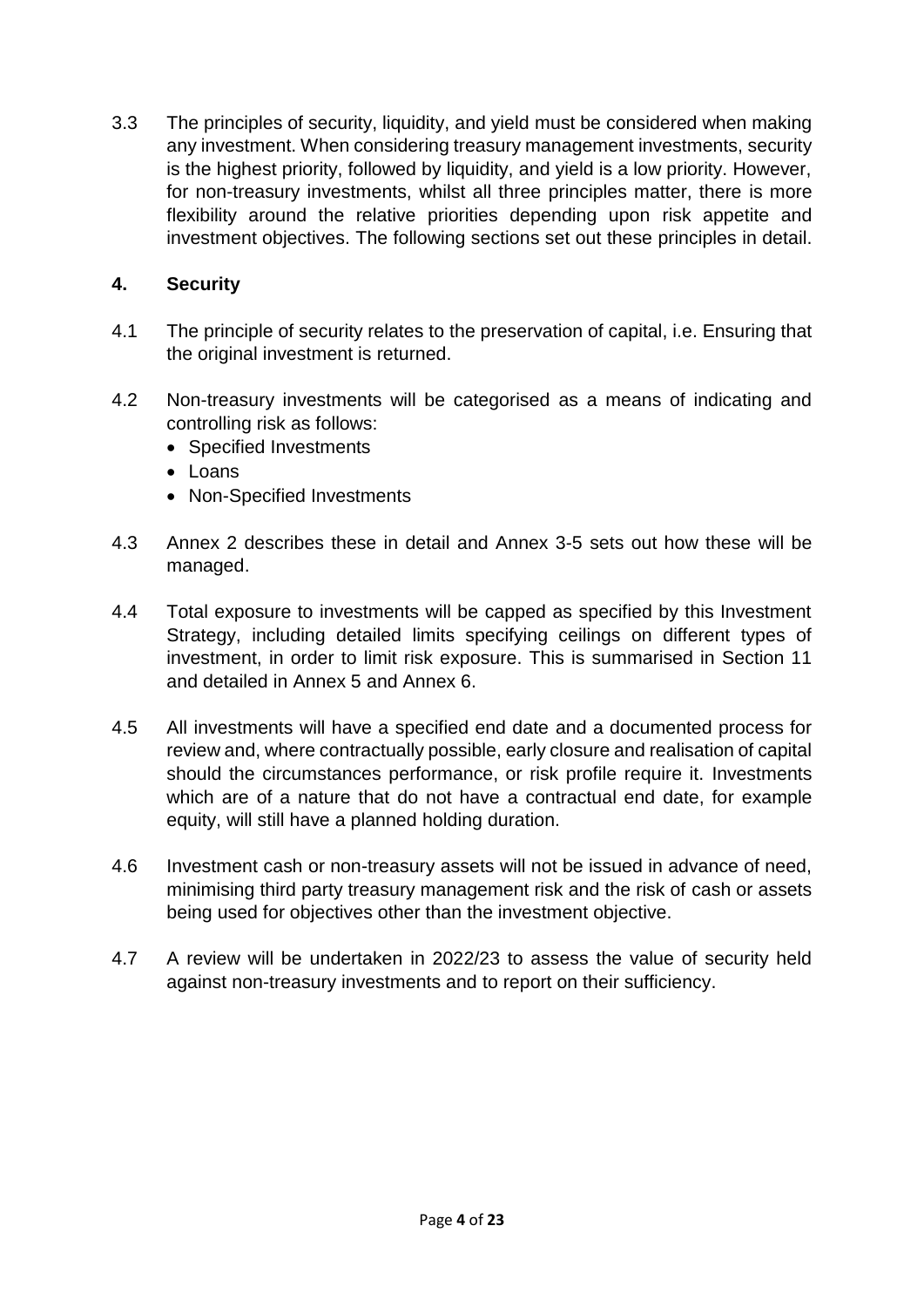## **5. Liquidity**

- 5.1 The principle of liquidity relates to how quickly investments can be returned to the Council.
- 5.2 In order to manage liquidity risk, this Investment Strategy will specify the maximum durations for which financial investments may be committed.
- 5.3 The default arrangement for loans will be annuity repayments, i.e. the payment of principal in even instalments throughout the duration of the loan term. Other profiles may be considered on an exceptional basis, however the risk of alternative profiles must be considered alongside how the profile would help to meet organisational objectives.
- 5.4 The contractual terms of investments made will specify repayment conditions and timing.
- 5.5 For non-treasury investments, medium and long-term financial planning will be used to ensure that funds can be accessed when needed to repay capital borrowed.
- 5.6 The level of liquidity of non-treasury assets will be assessed and monitored.
- 5.7 The capital programme, capital financing requirement, and treasury management activity will have regard to the planned repayment of investments relating to non-treasury investments, for example capital receipts and the repayment of loan principal.
- 5.8 The new investments in the Warwickshire Property Development Group (WPDG) will be relatively long term and illiquid in nature. Annex 2 to 8 set out arrangements and controls which will be used to manage this risk.

### **6. Yield**

- 6.1 Investments will not be made purely or primarily for yield. This will mean that the Council will have access to PWLB lending at the low rates available from this source. Should the Council want to consider investments purely or primarily for yield, this would require a review of the overall capital financing position for the Council, because the Council would lose access to PWLB rates and capital financing costs would foreseeably be expected to increase.
- 6.2 However, where investments are made, the expected rates of return will have regard to the nature of investment and the level of risk been taken by the Council. Investment returns cannot be so low as to breach state aid/subsidy rules and cannot be so high as make an appropriate investment unviable to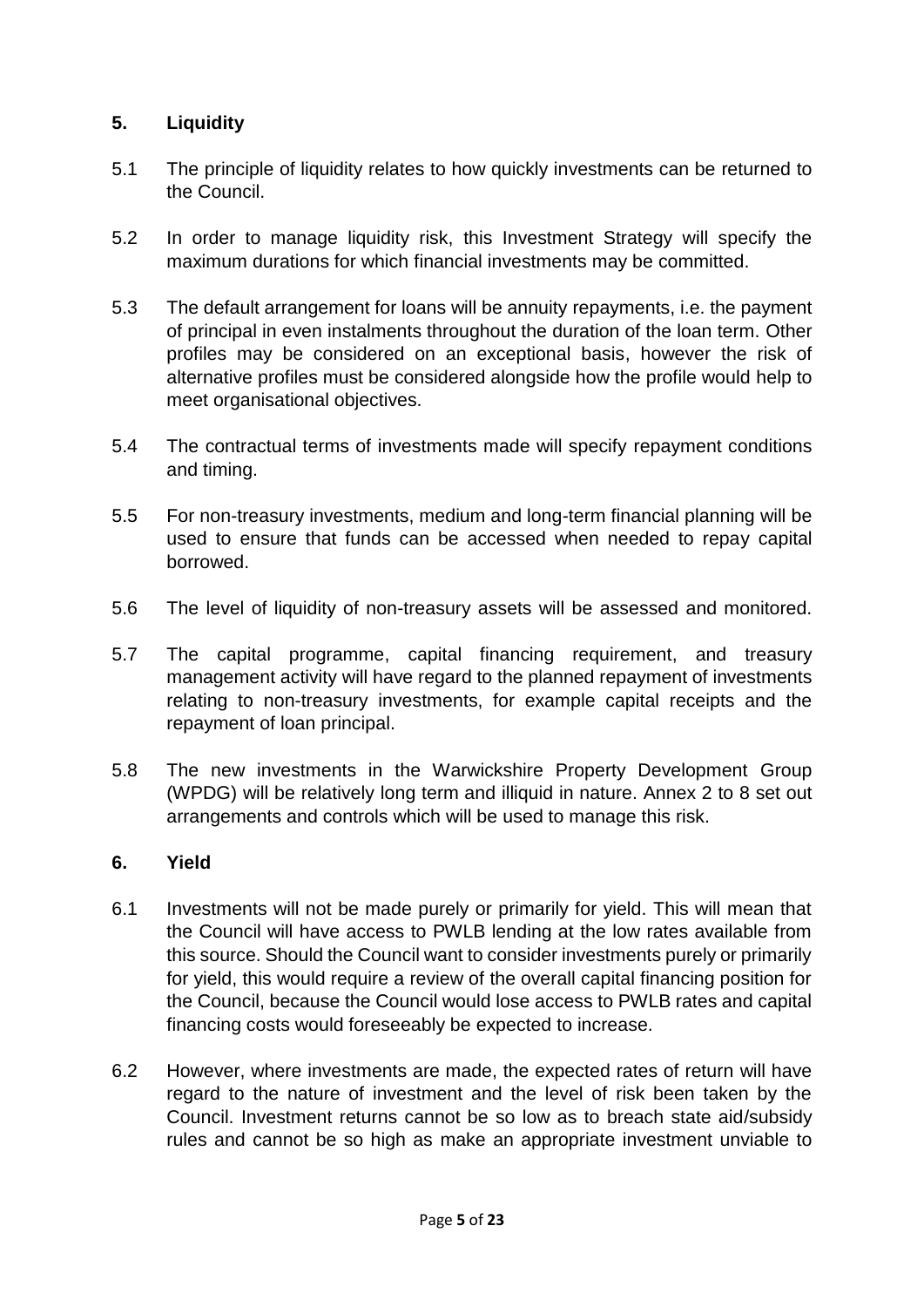appropriate counterparties. Investment returns will seek to align with market norms.

6.3 Net yield will be calculated after having regard to costs, fees, and expected credit and the contract of the contract of the contract of the contract of the contract of the contract of the

### **7. Borrowing**

- 7.1 The Council will not borrow purely for profit and will not borrow more than or in advance of need purely or primarily to profit.
- 7.2 However, the Council may borrow in advance of need primarily for risk management or borrowing efficiency reasons (for example to lock into low interest rates if interest rates are expected to rise significantly).
- 7.3 Capital receipts shall not be repurposed from the acquisition of assets that contribute to service delivery in order to fund the purchase of investments solely to avoid borrowing in advance of need.

### **8. Risk**

- 8.1 Any investment, by its nature, involves a risk that the rate of return may not be achieved, and the original investment may not be repaid. It also carries the potential risk that more than the original investment is lost if an investor for whatever reason subsequently puts additional money in above the original investment, for example if unsuccessfully attempting to turn around a failing investment.
- 8.2 The financial risks involved in the non-treasury investments relating to the WPDG and WRIF are of a different nature and greater than the financial risks relating to traditional capital expenditure and treasury investments. The reasons for the differences are:
	- Treasury investments prioritise security and liquidity in order to serve the primary objective of treasury management which is to ensure that cash is available when needed to serve the purpose for which that cash is held. To achieve this treasury objective, relatively safe and secure investments are chosen, and consequently low rates of return are accepted.
	- Traditional capital spending is expenditure by nature and is fully funded as such. A capital asset provides benefits over its financial life and the cost of the asset is spread across the life of the asset, reflecting its consumption and use. At the end of the life of the asset, a new asset would be required if the same benefits are required to continue, and in order to pay for a new asset new money is needed. This new money is prudently provided for by the Council making an annual provision called the Minimum Revenue Provision (MRP). This means that money will be available to purchase a new asset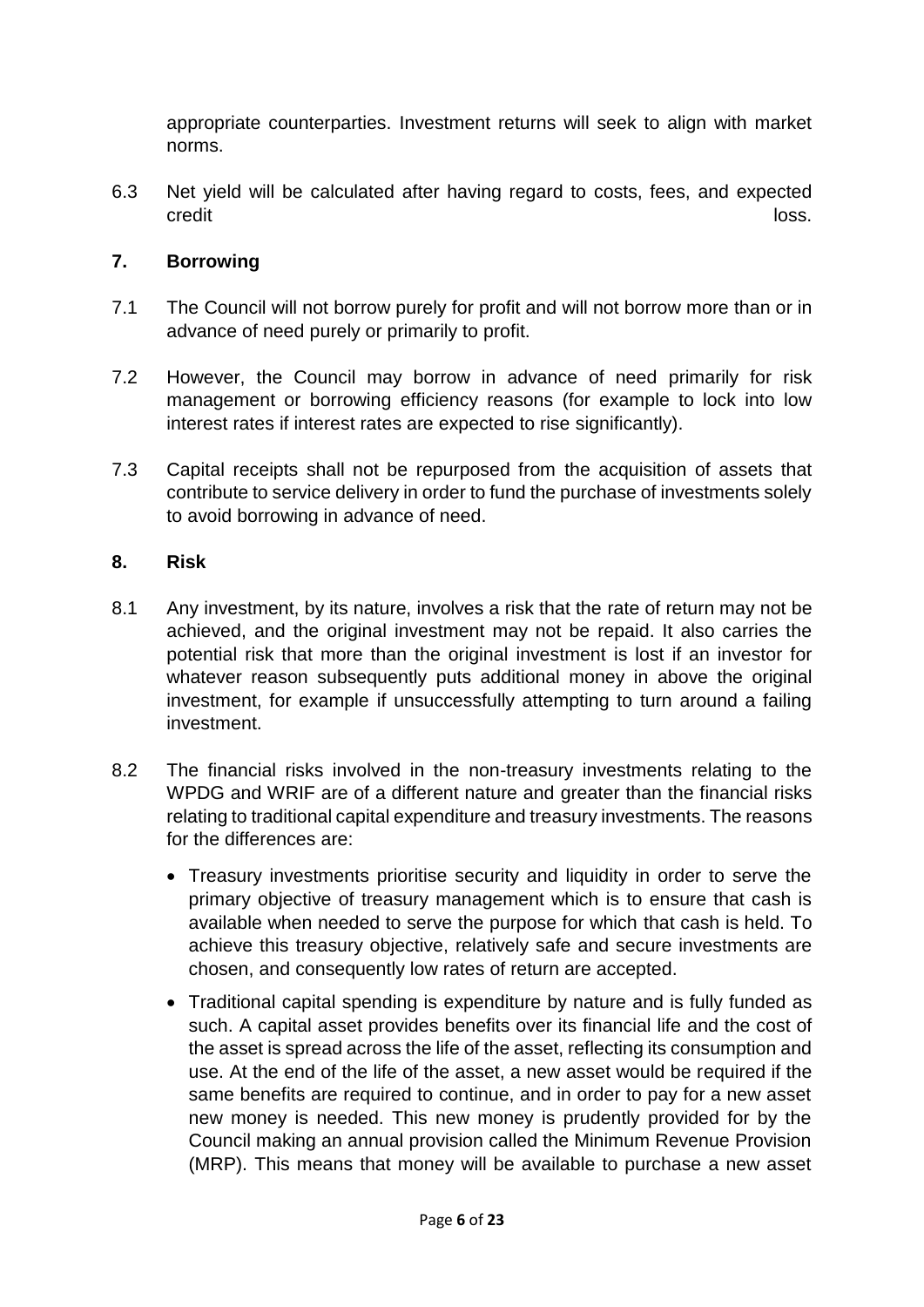when the time comes. There is no assumption that the asset will retain its financial value, or that the asset will provide a financial return, and therefore there is no risk of either of these assumptions not happening.

- Non-Treasury investment risks are different in that:
	- $\triangleright$  They are assumed to retain or increase their original asset value, and they are assumed to provide a financial return. Therefore, there is exposure to the risk of those assumptions not happening.
	- $\triangleright$  The objectives of non-treasury investments by their nature are not the same as treasury investments, and therefore they may not prioritise security and liquidity as highly as treasury investments do.
- 8.3 Although the Council will not pursue investments purely for the objective of financial return, the Council will pursue investments in order to meet objectives as set out in Section 3, and in doing so accepts higher risks with respect to security and liquidity.
- 8.4 Higher risk is associated with higher reward. Investors will seek to find opportunities receiving higher returns for lower risk, while organisations seeking investment will seek opportunities paying lower returns for higher investor risk. These competing requirements result in a market-norm rate of return for a given level of risk. Rates of return will have regard to this, ensuring that rates of return are not so low as to breach state aid/subsidy rules and not so high as to be unviable to counterparties. Rates should be market normative and enough to reward the investment risk taken.
- 8.5 The majority of traditional treasury management investment (currently approximately £405m) is very low risk and very low return, for example loans to other local authorities, and money market funds designed to preserve capital. There are some small investments in higher risk investments including the Threadneedle Social Bond Fund (currently £34m) and CCLA Property Fund (currently £10m). These two investments are held over a longer timeframe in order to provide access to higher rates of interest in return for accepting less liquidity and higher risk. The WPDG and WRIF investments will be further up the risk/return spectrum, however this positioning is driven by the objectives of the WPDG and WRIF being different to treasury objectives.
- 8.6 Before entering into an investment, and whilst and investment is in place certain protocols will be followed to manage risks. These are detailed at Annex 3.

## **9. Proportionality**

9.1 Any particular investment will carry its own risks, driven by the investment itself and the counterparty it relates to. The risk and return associated with any particular investment will vary.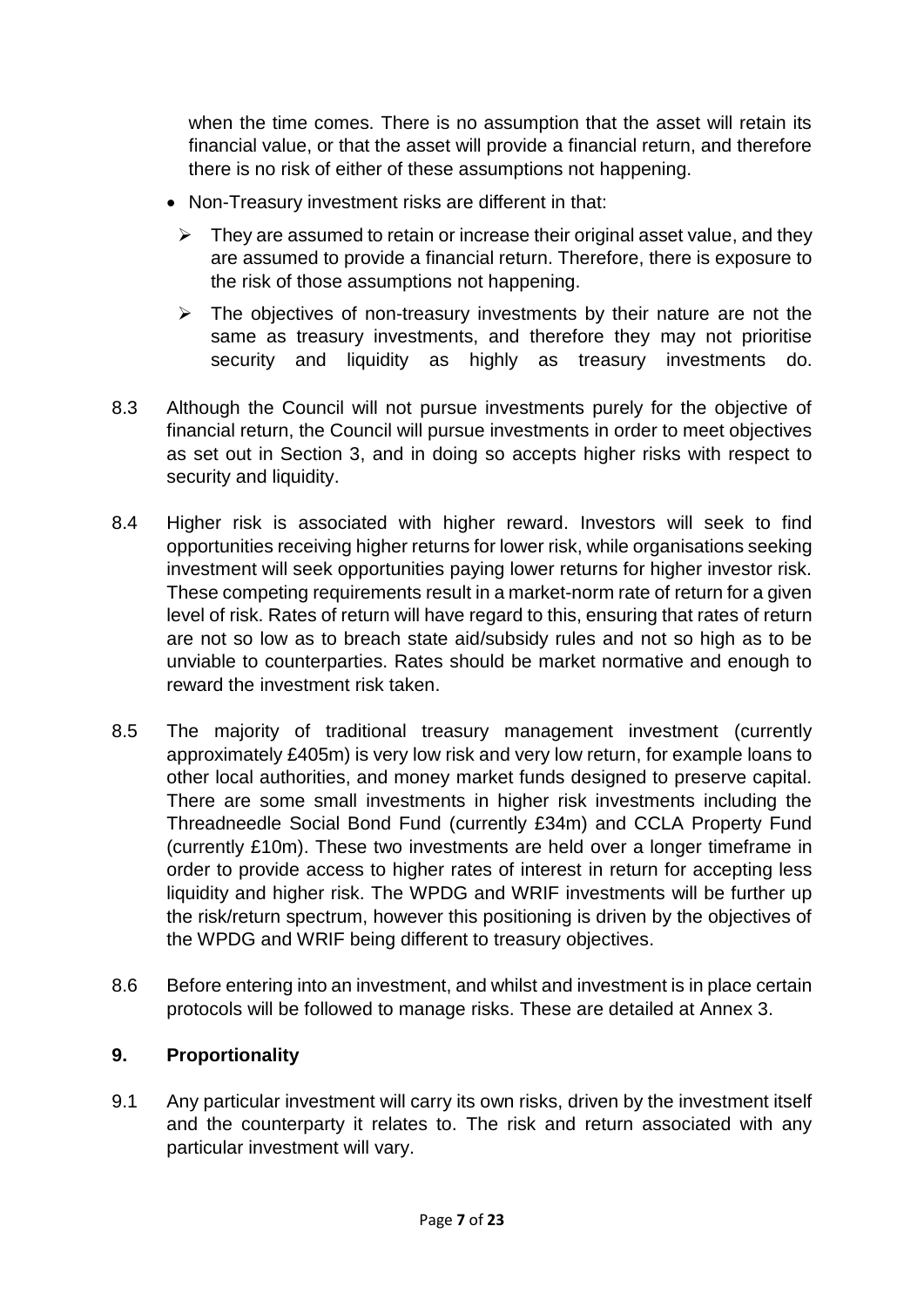- 9.2 In addition, there is the aggregate risk that the Council is exposed to when considering all investments in totality. This is a function of the total amount of assets and income at risk of loss, and the extent to which the Council is dependent upon those assets and that income.
- 9.3 This Investment Strategy sets out maximum limits for non-treasury investments in order to limit total risk exposure.
- 9.4 The Medium-Term Financial Strategy sets out the extent to which the overall Council budget is supported by income from non-treasury investments. However, when considering exposure to financial risk, there is also the risk of loss of principal, and where this occurs this may impact on the income and expenditure account directly.
- 9.5 Two indicators are required by Government guidance to be used to set limits that cannot be exceeded in order to manage proportionality. These measures are:
	- Gross debt as a proportion of net service expenditure
	- Commercial income as a percentage of net service expenditure
- 9.6 These measures are incorporated into the indicators detailed in Annex 5 and Annex 6.

### **10. Capacity, Skills and Culture**

10.1 Non-Treasury investments carry particular risk, and the nature and scale of proposed investments in the WPDG and WRIF create new risks. We will ensure we have the appropriate capacity, culture, and skills to manage non-Treasury investments through a range of specific actions and policies as set out in Annex 4.

### **11. Prudential Indicators and Limits**

- 11.1 A range of measures will be used to report on and control exposure to financial risk exposure from investment decisions. Annex 5 sets out definitions of the measures that will be used.
- 11.2 Measures are classified as either "Indicators" or "Limits" and the distinction is set out below:
	- $\bullet$  Indicators (Annex 6) these are measures to monitor a particular financial parameter which will provide insight into performance and/or risk.
	- Limits (Annex 7) these measures which set hard limits on certain financial parameters in order to control and limit exposure to risk.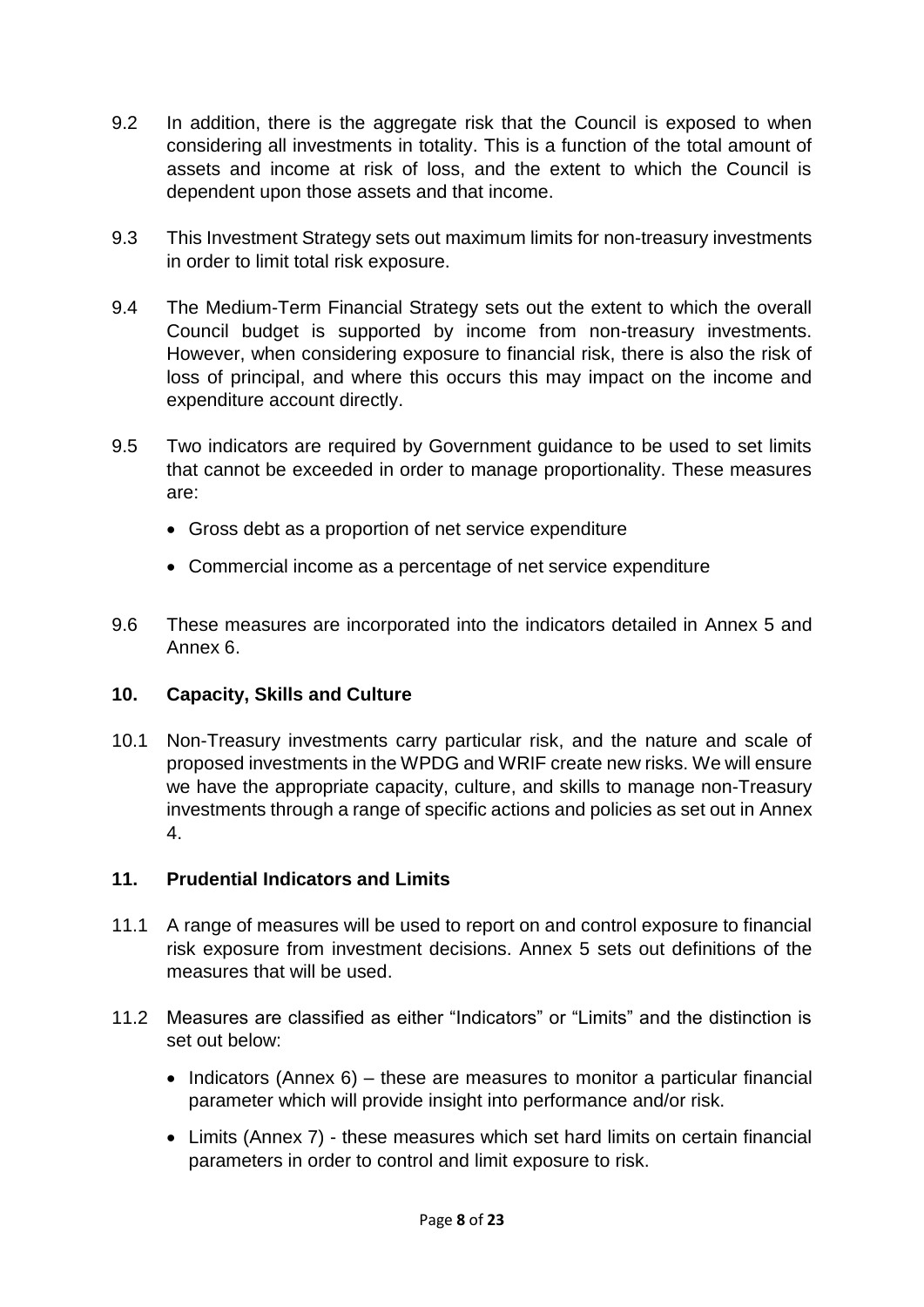- 11.3 The most important measures are the limits on gross investment set out in Annex 7. These provide the fundamental control over maximum exposure to risk.
- 11.4 Over time, the use of measures will be reviewed and measures that are initially used for monitoring purposes may in the future used for control purposes.
- 11.5 The measures used, and any targets or limits, will be updated at a minimum annually when the Investment Strategy is updated.
- 11.6 The indicators have been chosen having regard to MHCLG guidance.

#### **12. Warwickshire Property Development Group**

- 12.1 In 2019/20 Council approved a commercial strategy setting out the intention to explore new approaches to the delivery of organisational objectives.
- 12.2 During 2021/22, the Warwickshire Property Development Company (WPDG) was launched.
- 12.3 WPDG has been launched with the following objectives:
	- To undertake regeneration and place making activities within the county of Warwickshire. This should include delivery of major schemes, prioritising regeneration activities and delivering specific regeneration plans across the county.
	- To undertake activities that progress Warwickshire County Council's key policy objectives, for example mitigating climate change, promoting sustainable and inclusive economic growth in Warwickshire, improving quality of life, and improving Warwickshire's 5G network and connectivity.
	- To undertake activities with a view to generating new short- and long-term financial returns from the Council's property assets as appropriate and establishing and maintaining momentum in such activities.
	- To operate in effective partnership with public sector stakeholders, in particular district and borough councils, NHS bodies, Warwickshire Police, universities, West Midlands Combined Authority, Coventry and Warwickshire Local Enterprise Partnership and Homes England.
- 12.4 WPDG investments may be of the following nature:
	- Equity Investment
	- Commercial Loans
	- Corporate Guarantees
	- Partnerships (Joint Venture)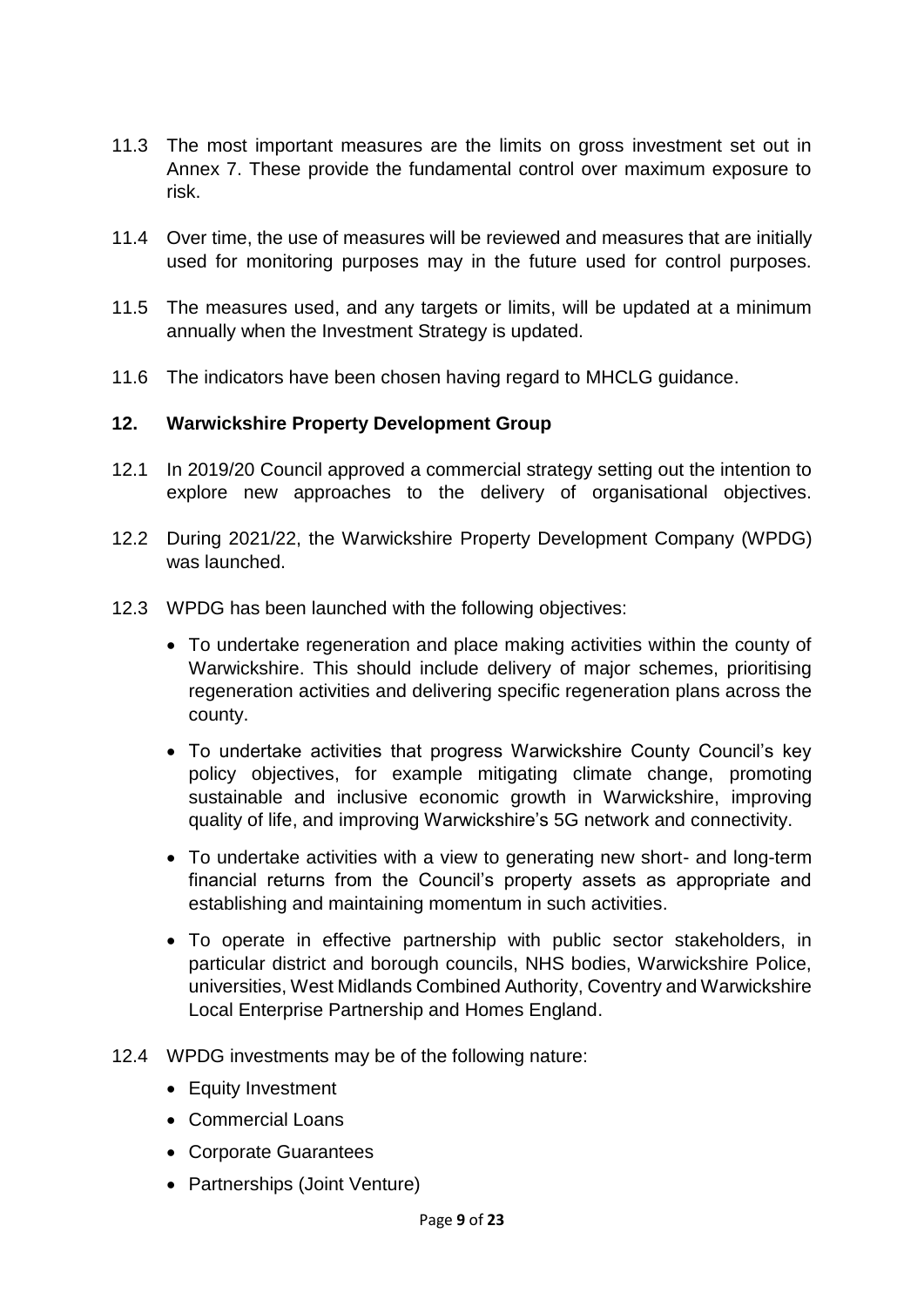- 12.5 The value of any loan guarantees will be included in counting of the total value of loans issued as they allow a third party to call on a loan unilaterally.
- 12.6 Any investments of a convertible nature between equity and debt will be counted as the actual type of investment that they are at the given time.
- 12.7 The detailed proposals for the WPDG are being reported in the WPDG Business Plan to Cabinet in January 2022. This includes detailed arrangements for the proposed governance of the fund. The arrangements for the governance of the fund must comply with the requirements of this Investment Strategy. If there are any areas of discrepancy, the Investment Strategy will be followed until and unless it is changed by Council.
- 12.8 For the management of risk, limits will be set by the Investment Strategy controlling the following:
	- How much can be invested in each year.
	- How much may be equity, capital, and revenue in nature.
	- The maximum duration of investments will be as set out in the detailed business plan.
- 12.9 Annex 7 specifies the limits for investment in the WPDG. These limits are specific for the next year, and indicative for the following 4 years.
- 12.10 The WPDG business plan includes potential investments over a significantly longer period of time, however actual approval for it is subject to viable detailed business cases for each individual investment and is also subject to the approval of an Investment Strategy with appropriate investment limits being approved at the necessary time. For completeness, the indicative total gross investment profiles proposed for the WPDG are set out in the table below. The table shows the *planned* investment. Annex 7 also sets out the *maximum* investment per year. The headroom this provides enables the Council and the company to function efficiently and effectively without the need for disproportionate governance approvals should circumstances change or opportunities arise, but at the same time keeping a hard limit to provide Council with certainty and assurance as to the maximum level of investment exposure that could be taken without further approval from members.

| Indicative Gross Investment £m  | 2022/23 | 5 years | Whole Life |  |
|---------------------------------|---------|---------|------------|--|
| Equity                          | 14.75   | 28.18   | 45.61      |  |
| Capital Loans                   | 4.07    | 67.74   | 79.63      |  |
| Working Capital Loans (Revenue) | 0.60    | 10.92   | 12.28      |  |
| <b>Total</b>                    | 19.42   | 106.83  | 137.52     |  |

#### **Table 1 – WPDG Gross Investment**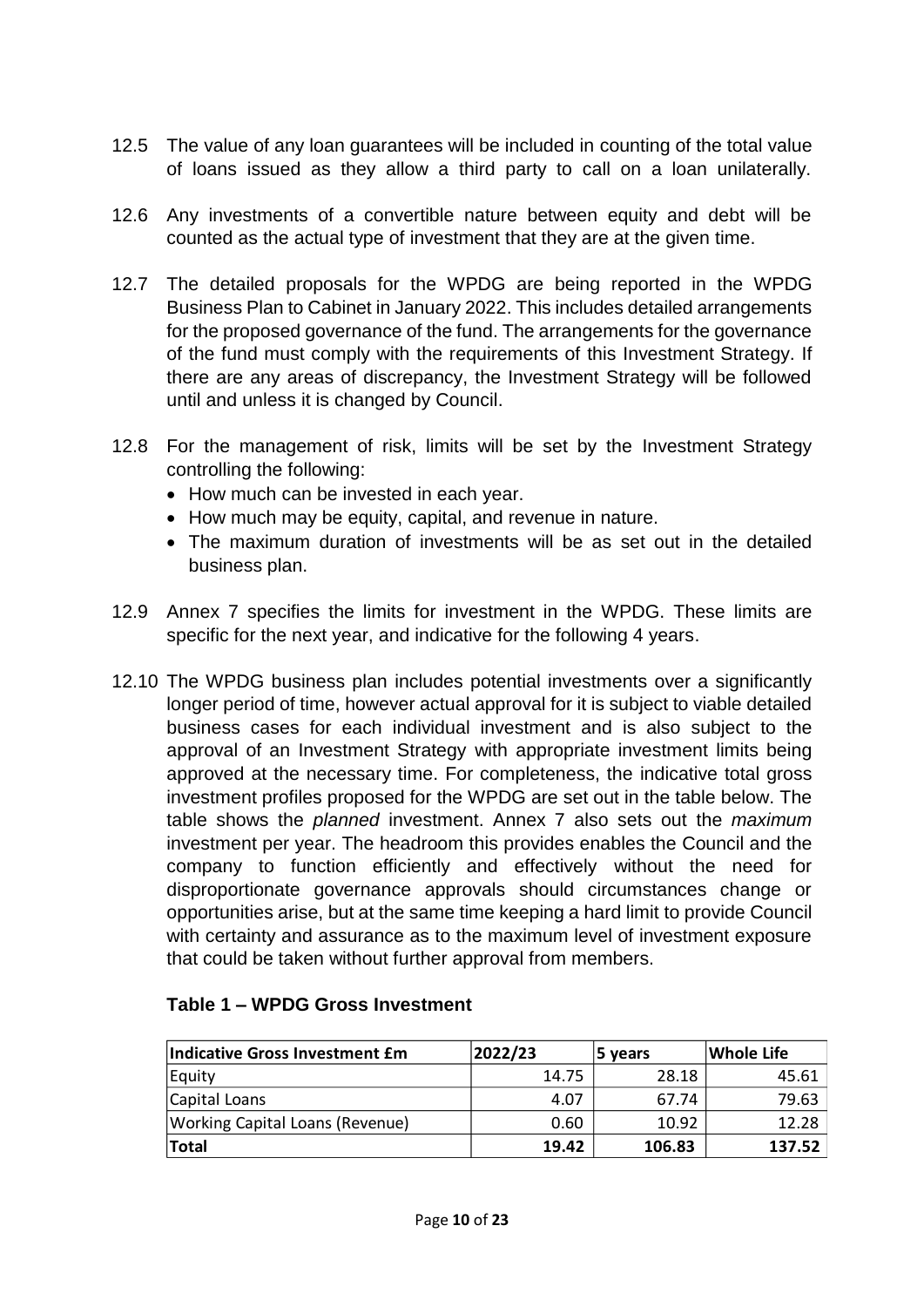- 12.11 All individual investments will be subject to bespoke business cases and due diligence as required by the specified governance arrangements.
- 12.12 The investment profile will be updated each year on a rolling basis. For example, before the actual investment limits for 2023/24 are proposed in the next annual Investment Strategy, they will be informed by experience to date of investments made in 2022/23.
- 12.13 At the time of writing this report £150,000 of working capital loans had been lent to WPDG from the Council**.**

### **13. Warwickshire Recovery and Investment Fund**

- 13.1 A business case and strategy have been approved by Council in June 2021 to set up a Warwickshire Recovery and Investment Fund (WRIF) with the objective of providing finance to support business start-ups and business growth within Warwickshire and supporting the Council's strategic goals and priorities as set out in the Warwickshire Council Plan, Covid 19 Recovery Plan, Economic Strategy, Commercial Strategy, and Place Shaping Programme. Activity to launch this fund has been under way in 2021/22 with the first investments being expected in Quarter 4.
- 13.2 Although the primary objective of this fund is to deliver service objectives (specific examples being job creation and job safeguarding, leveraging additional resources funding into the county, and increasing social value) the fund will operate on a commercial basis and will therefore plan to generate financial returns for the council.
- 13.3 The majority of investments are expected to be senior debt in nature, other forms of investment including mezzanine debt and equity will be considered. A detailed business plan and investment strategy specifically relating this to this fund have been developed and require member approval in order for the fund to proceed to make investments.
- 13.4 The business plan and investment strategy for this specific fund must fit within all of the controls and governance requirements set out in this overarching non-Treasury Investment Strategy. For the avoidance of doubt, should there be any conflict this strategy/policy would prevail, and should there be a need or desire to invest outside of the boundaries set out in this policy, that would require bringing this policy back to Council to approve the changes first. In this way members and full council retain direct control of the overall level of risk being taken.
- 13.5 Annex 7 sets out the limits on gross investment within each fund each year. These limits are designed to control exposure to risk. The WRIF is made up of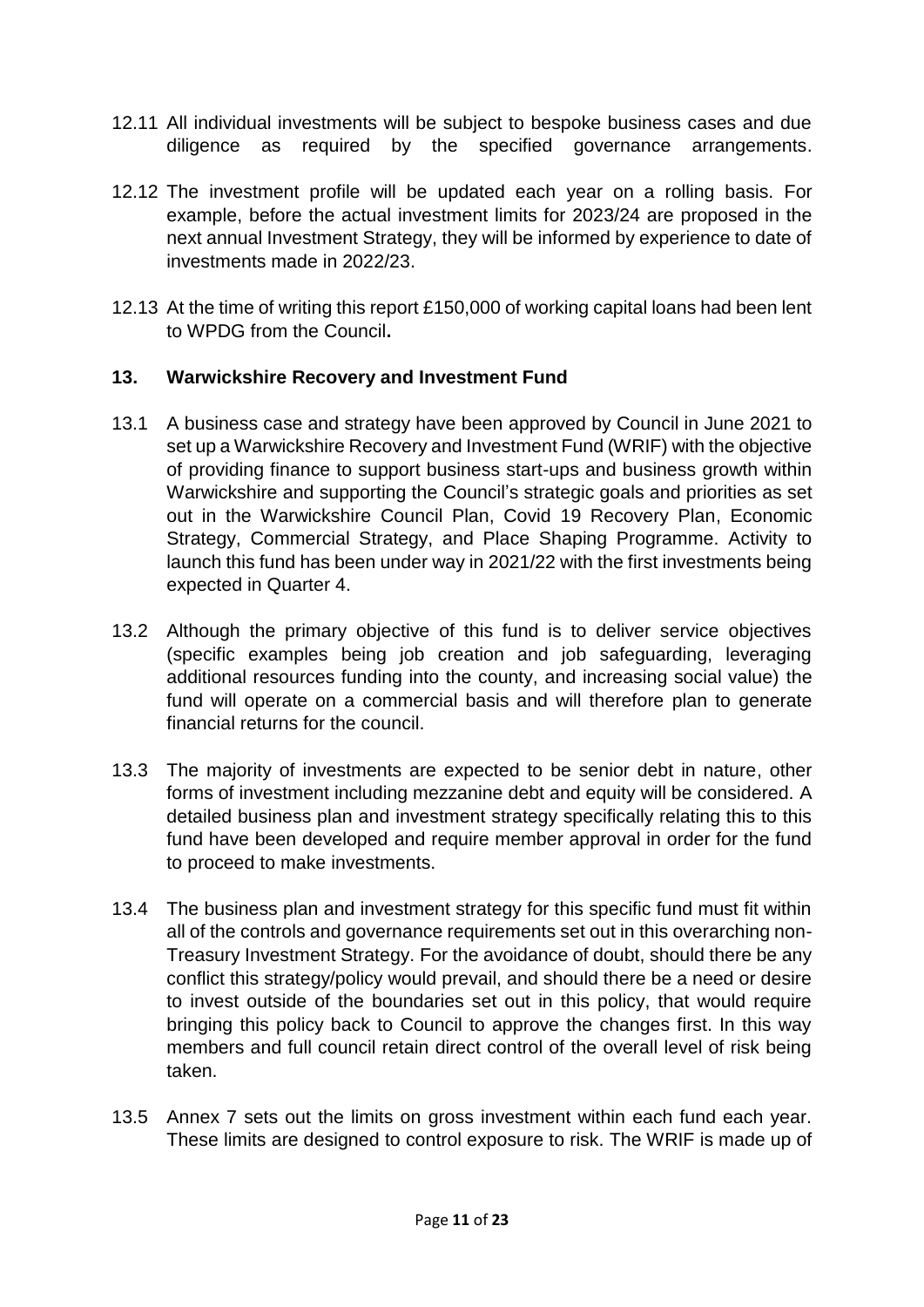three sub funds with different risk profiles and therefore each sub fund has its own limit as follows:

|                                         | Maximum Investment Over The 5 |
|-----------------------------------------|-------------------------------|
|                                         | <b>Year Period</b>            |
| Business Investment Growth Fund (BIG)   | £90m                          |
| Property and Infrastructure Fund (PIF)  | £40m                          |
| Local Communities Enterprise Fund (LCE) | £10 $m$                       |
| Total                                   | £140 $m$                      |

- 13.6 The business plan for the WRIF sets out an explanation of the nature and risks to do with these funds in detail.
- 13.7 In addition to having a limit on the amount that can be invested over the fiveyear period, other constraints are also placed on investment activity in order to control exposure to risk as follows:
	- Limits for the amount that can be invested in each financial year (Annex 7.3)
	- Limits on how much investment may be equity or working capital loans, which carry different risk profiles to debt invested in capital (Annex 7.3, 7.4 and 7.5)
	- Limits on how long a loan may stay out with a third party before it must be paid back (Annex 7.4)
	- Each fund will have tailored governance arrangements and individual investments will be assessed against specified criteria that include consideration of risk and the financial strength of the counterparty as well as the benefits in terms of delivering Council objectives.
- 13.8 No limits will be set on net debt however net debt will be monitored, and in addition to the monitoring of these strategic indicators there will be detailed monitoring of the investment portfolio.
- 13.9 *WRIF Launch* The below table shows the launch dates of each of the funds within the WRIF.

| <b>WRIF Fund Pillar</b> | <b>Launch Date</b> |
|-------------------------|--------------------|
| <b>BIG</b>              | September 2021     |
| <b>LCE</b>              | Spring 2022        |
| <b>PIF</b>              | Spring 2022        |

13.10 *WRIF Process and Pipeline* - The progression from first contact with a potential bidder, through to investment is set out in the chart below.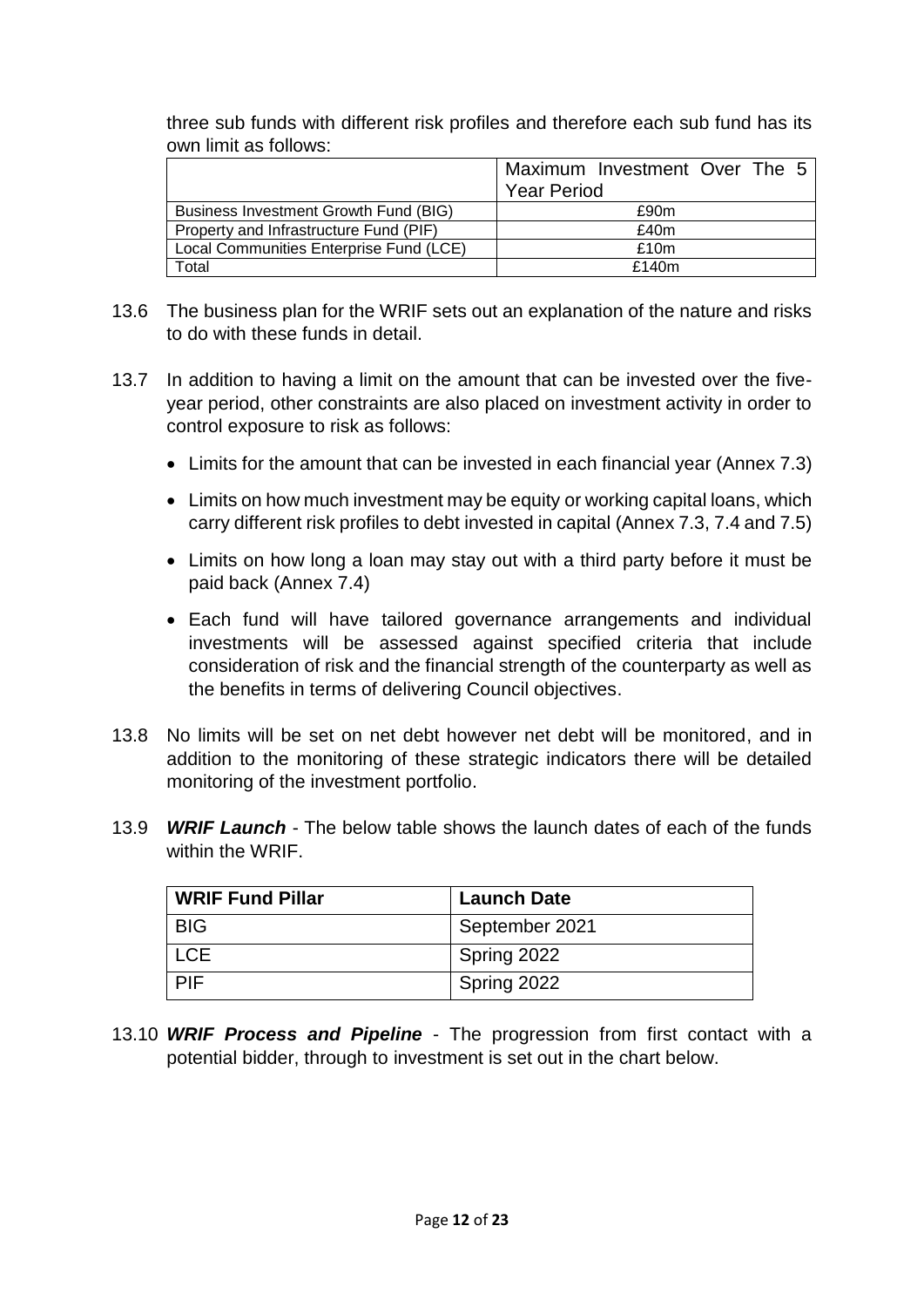

### **14. Other Non-Treasury Investments**

14.1 The Council already holds a number of investments that are non-treasury by nature. These investments are managed under existing procedures and protocols. This section sets out these investments.

#### *Company Shares*

- 14.2 The Council currently holds shares and debt with the following companies for the purposes of promoting the achievement of organisational objectives. These companies may provide a return on investment but that is not the primary reason for their existence.
	- Warwickshire Legal Services Trading Ltd
	- Educaterers Ltd
	- University of Warwick Science Park Innovation Centre Ltd
	- Warwick Technology Park Management Company Ltd
	- Warwick Technology Park Management Company (No2) Ltd
	- Eastern Shires Purchasing Organisation (ESPO)
	- SCAPE Group Ltd
	- Coventry and Warwickshire Local Enterprise Partnership
	- Coventry and Warwickshire Waste Disposal Company
	- UK Municipal Bond Agency PLC
	- Border to Coast Pension Partnership Ltd
- 14.3 The share value relating to the above companies recorded in the 2020/21 accounts was £2.151m, with dividend income of £0.702m.

### *Company Loans*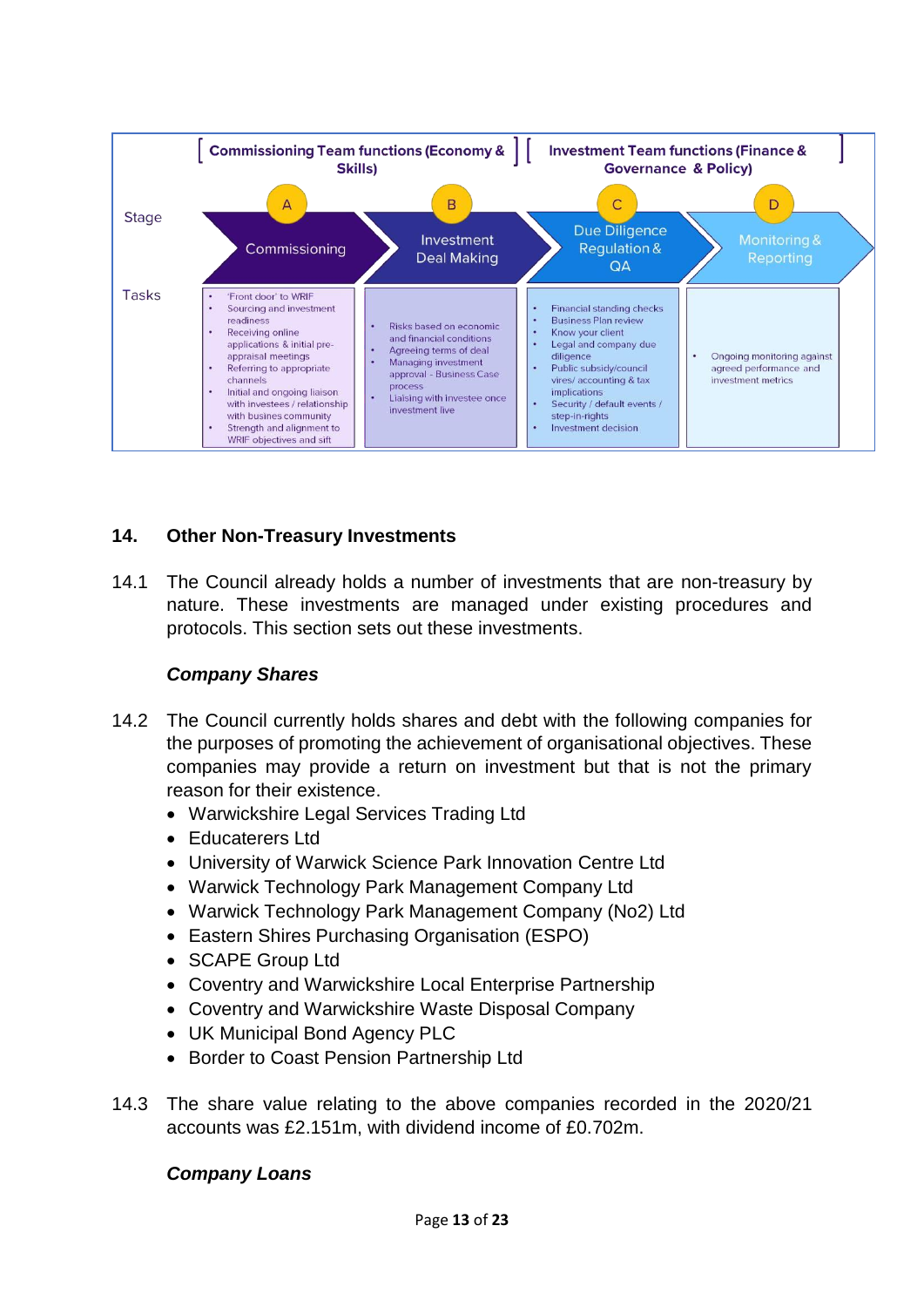- 14.4 In addition to the above the Council currently operates two wholly owned Local Authority Trading Companies:
	- Warwickshire Legal Services Trading Ltd
	- Educaterers Ltd
- 14.5 There is a £1.8m loan facility in place with Educaterers at a rate of return of base rate + 5.75% to provide support to the company's cash flow.
- 14.6 Local authority-controlled company activity has been an area of particular interest to CIPFA and the government, and CIPFA are developing further guidance around the governance of these entities. We will keep up to date with developments and have regard to any new guidance as appropriate.
- 14.7 The capital programme already includes allocations available for the purposes of making loans to local businesses who cannot raise funds through other means such as banks. This includes the following capital programme forecasts as at Quarter 2 for 2021/22.

### **Table 2 – Capital Programme Loans**

| <b>Forecast Em</b>                            | Up to 2021/22 | 2022/23 | 2023/24 Onwards | <b>Total</b> |
|-----------------------------------------------|---------------|---------|-----------------|--------------|
| Capital Growth Fund Business Loans and Grants | 1.909         | 0.200   | 0.391           | 2.500        |
| Capital Investment Fund/Duplex Fund           | 1.900         | 0.100   |                 | 2.000        |
| Capital Investment Fund/Small Business Grants | 1.452         | 0.098   | 0.200           | 1.750        |
| <b>Total</b>                                  | 3.809         | 0.300   | 0.391           | 4.500        |

- 14.8 Loans and grants are managed via the Coventry and Warwickshire Reinvestment Trust (CWRT), this includes arrangements for assessing loans, issuing loans, and recovery.
- 14.9 In addition to the above established lending arrangements, loans to the value of £3m have been committed to in respect of Coronavirus Business Interruption Scheme (CBILS). This strategy sets a limit of £5m for lending of this nature (Annex 7.1).

#### *Property Investment*

14.10 The Council does not currently invest in property for the purposes of generating commercial income, however the Council does currently hold some assets for the purpose of generating future capital receipts.

### **Table 3 – Property Investment**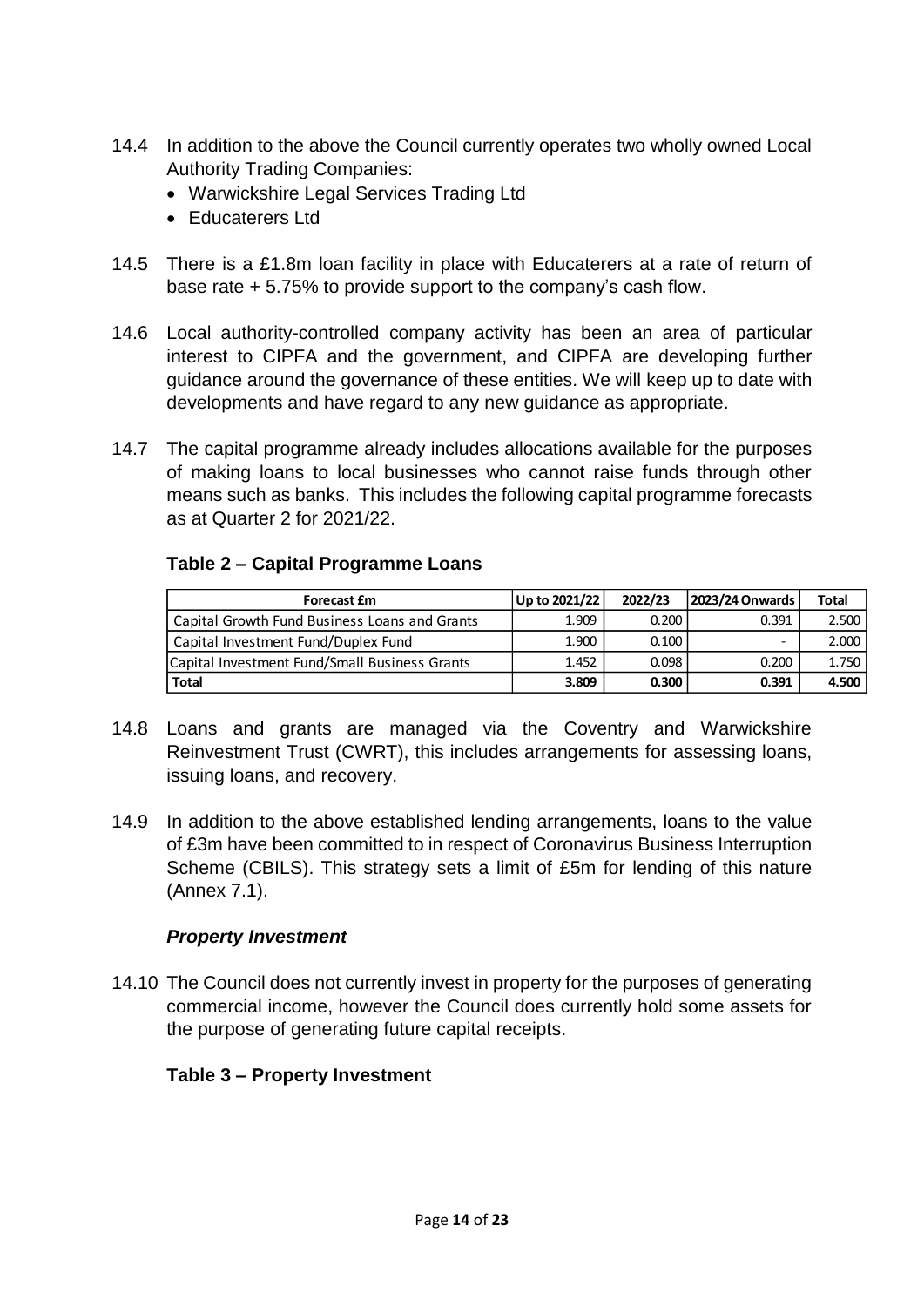| £m                                                                 | 31/03/2021 |
|--------------------------------------------------------------------|------------|
| NUNEATON/Land at former Magistrates Courts, Vicarage Street        | 0.272      |
| NUNEATON/Land Adjoining 51 Queens Road, Queens Road                | 0.002      |
| Attleborough Fields Industrial Estate Slingsby Close               | 0.519      |
| NUNEATON/Former Manor Park Community School, Beaumont Road         | 1.575      |
| ARLEY/ARC School (Former Herbert Fowler Junior School)             | 0.903      |
| RUGBY/Great Central Industrial Estate, Great Central Way           | 1.100      |
| ALCESTER/Former Area Library, Priory Road                          | 0.301      |
| ALCESTER/Meadow View H.E.P. (Independently funded), Kinwarton Road | 0.000      |
| Kineton/ River Meadows Care Home                                   | 0.244      |
| <b>Total</b>                                                       | 4.915      |

- 14.11 The value of these assets can change, and these assets generate a small amount of incidental income (approximately £50k in 2020/21). The properties classified as investment property had an asset value of £4.915m as at March 2021, which is 0.4% out of a full asset value in the balance sheet of £1.14bn.
- 14.12 Where any of these properties in future come under the auspices of the WPDG, the governance arrangements in place for the WPDG will apply.

### **15. Environmental, Social, and Governance Policy**

- 15.1 As a responsible investor, the Council is committed to considering environmental, social, and governance issues, and has a particular interest in taking action against climate change and pursuing activities that have a positive social impact.
- 15.2 The impact of an investment in respect of climate change may be a consideration for investment decisions, with investments that help to prevent climate change, or help to cope with its impact, or which are resilient to it's effects being desirable. Measurement of impact such as via carbon footprint will be undertaken where practical.
- 15.3 Investments that have a social impact benefit, either on a local scale or more widely may be considered.
- 15.4 The ESG policy of fund managers and investment partners may be considered when making decisions, with the preference being for fund managers and partners who share similar values around ESG.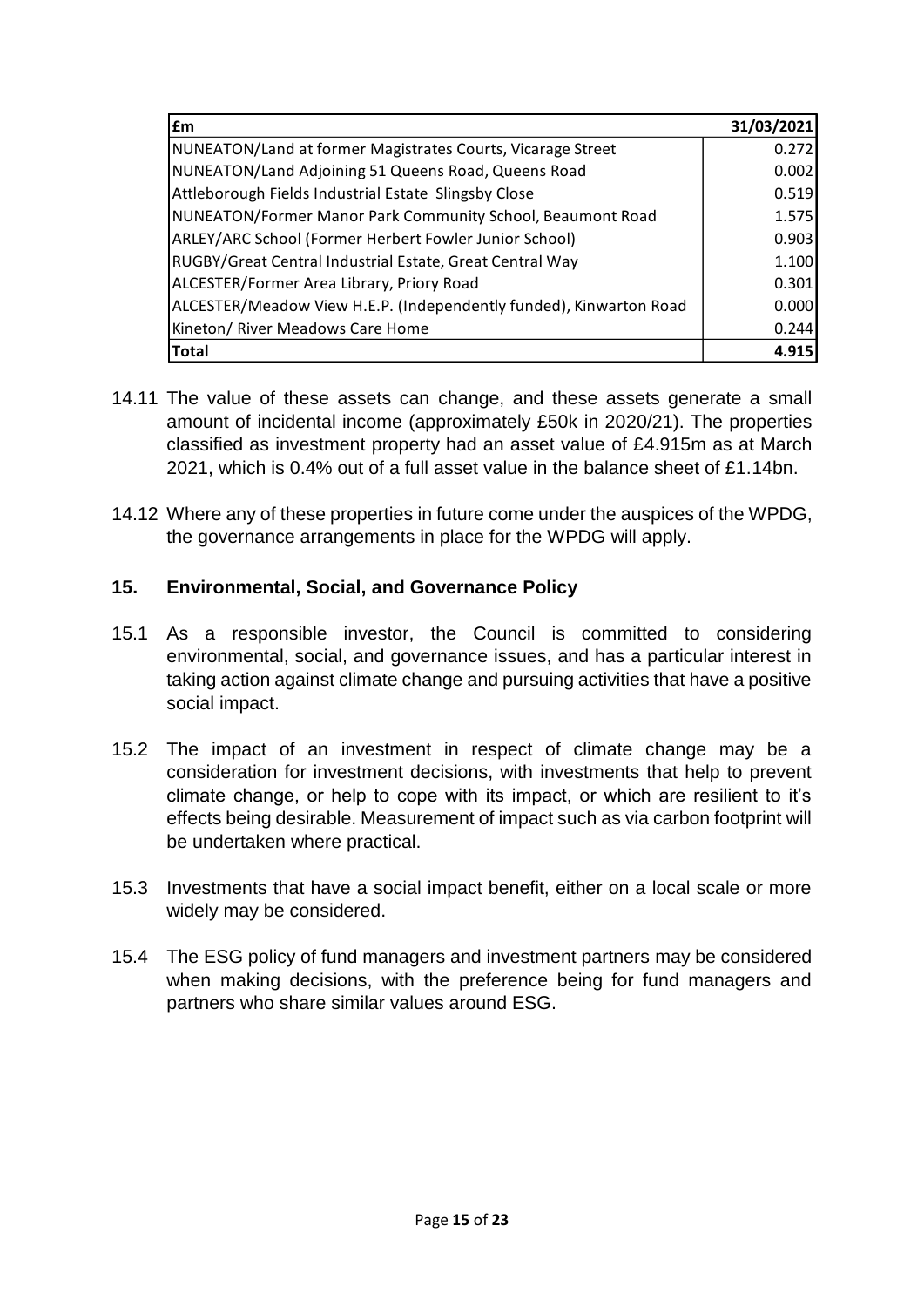**Public Works Loan Board – Lending Objectives**

| <b>Type</b>                                       | <b>Description</b>                                                                                                                                                                                                                                                                                                                                                                                                                                                                                                                                                                                                                                                                                                                                                                                                                                   |
|---------------------------------------------------|------------------------------------------------------------------------------------------------------------------------------------------------------------------------------------------------------------------------------------------------------------------------------------------------------------------------------------------------------------------------------------------------------------------------------------------------------------------------------------------------------------------------------------------------------------------------------------------------------------------------------------------------------------------------------------------------------------------------------------------------------------------------------------------------------------------------------------------------------|
| Service                                           | Normal local authority capital spending, for example education,<br>highways, transport, social care, public health, cultural services,<br>environmental services, regulatory services, and Fire and Rescue<br>Services, as would be captured in the MHCLG Capital Outturn<br>Return.                                                                                                                                                                                                                                                                                                                                                                                                                                                                                                                                                                 |
| Housing                                           | Normal local authority general fund or housing revenue account<br>activity, as would be captured in the housing sections of the<br>DLUHC Capital Outturn Return. In principle this includes land<br>release, housing delivery, and subsidising affordable housing.                                                                                                                                                                                                                                                                                                                                                                                                                                                                                                                                                                                   |
| Regeneration                                      | Addressing economic or social market failure by providing<br>$\bullet$<br>services, facilities, or other amenities of value to local people<br>which would not otherwise be provided by the private sector<br>Preventing negative outcomes including through buying and<br>conserving assets of community value that would otherwise<br>fall into disrepair<br>Investing significantly in assets beyond the purchase price,<br>$\bullet$<br>developing assets to improve them and/or change their use<br>Generating significant additional activity that would not<br>$\bullet$<br>otherwise happen without the local authority's intervention,<br>for example creating jobs and/or social or economic value<br>Investments that recycle income to related projects with<br>similar objectives rather than income being applied to wider<br>services |
| Treasury<br>Management                            | Restructuring or extending existing debt from any source, including<br>the restructuring of internal financing                                                                                                                                                                                                                                                                                                                                                                                                                                                                                                                                                                                                                                                                                                                                       |
| Prevention<br>of<br>Social or Economic<br>Decline | Investments that prevent a negative outcome, for example<br>conserving assets of community value that would otherwise<br>fall into disrepair, or providing support to maintain economic<br>activity that would otherwise cease<br>Investment where there is no realistic prospect of support<br>$\bullet$<br>from any other source<br>investments with a defined exit strategy so that investments<br>are not held for any longer than is necessary to achieve their<br>objective                                                                                                                                                                                                                                                                                                                                                                    |

DLUHC issued guidance following the 2020 PWLB consultation stating that authorities that invest make Non-Treasury investments for the above reasons will have access to PWLB lending.

Local authorities that choose to invest for other reasons, or who choose to invest purely or primarily for yield will not be allowed to access PWLB lending for a period of time. In these cases, lending will be available from other sources, however it is foreseeable that the credit rating and risk profile of a local authority will be adversely impacted where it been refused access to the PWLB, and this would foreseeably impact on the lending rates and terms made available to the local authority.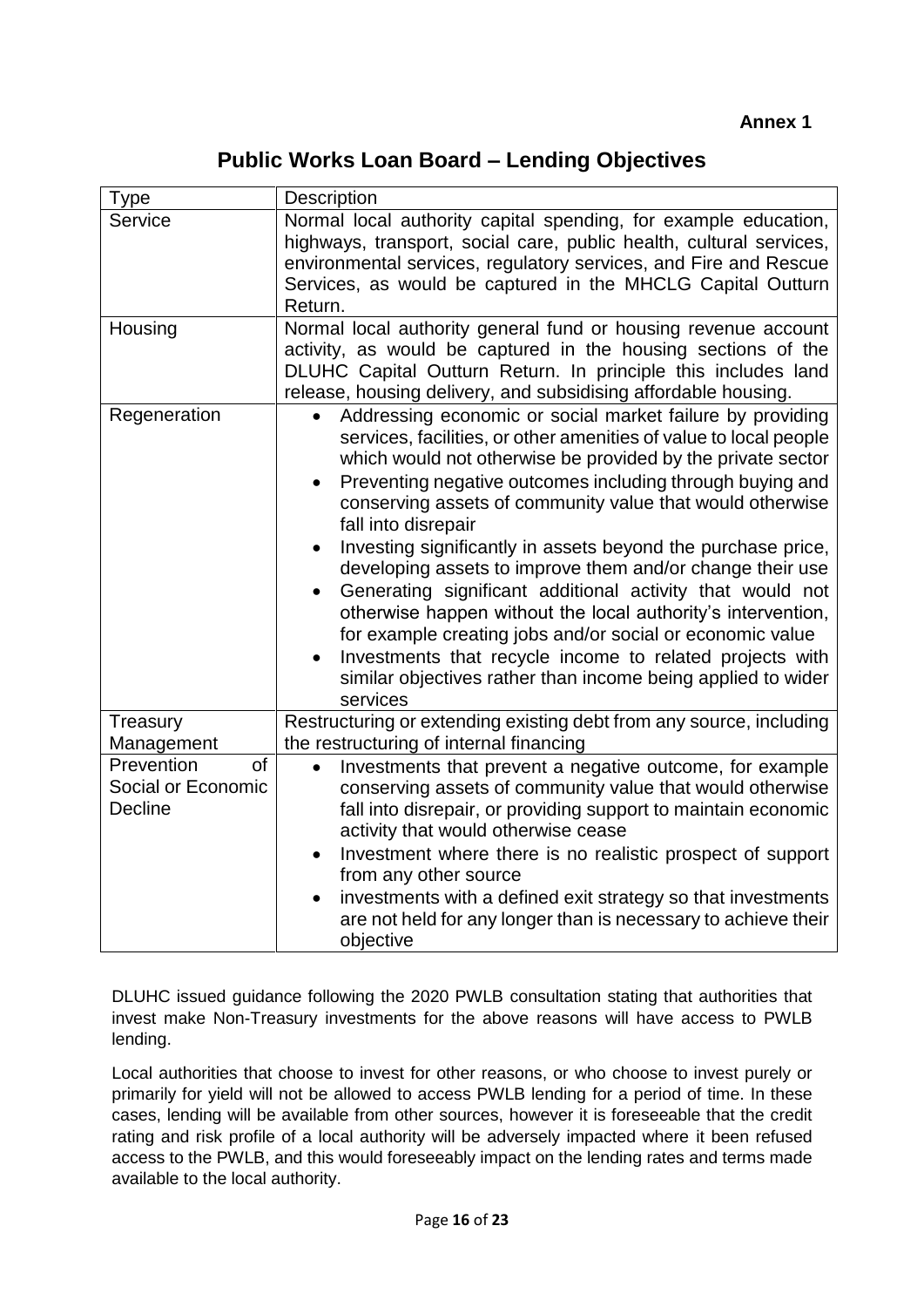| Investment<br>Type           | <b>Description</b>                                                                                                                                                                                                                                                                                                                                                                                                                                                                                                                                                                                                                                                                                                                                                                                                                                                             |
|------------------------------|--------------------------------------------------------------------------------------------------------------------------------------------------------------------------------------------------------------------------------------------------------------------------------------------------------------------------------------------------------------------------------------------------------------------------------------------------------------------------------------------------------------------------------------------------------------------------------------------------------------------------------------------------------------------------------------------------------------------------------------------------------------------------------------------------------------------------------------------------------------------------------|
| Specified<br>Investments     | Generally lower risk. These are sterling denominated, short-term, not<br>capital by nature, and are made with counterparties with high credit<br>ratings<br>The Investment Strategy, will use the same criteria for the<br>determination of specified investments as the Treasury Management<br>Strategy                                                                                                                                                                                                                                                                                                                                                                                                                                                                                                                                                                       |
| Loans                        | Generally higher risk than specified investments. In order to mitigate<br>risk:<br>Credit risk and expected credit loss models will be used for loans<br>٠<br>and receivables.<br>Documented credit control arrangements will be used.<br>The value of loan guarantees will be counted against total<br>$\bullet$<br>lending exposure, whether or not a loan facility has been fully<br>utilised.<br>Where a loan may be convertible to equity this can only be at<br>$\bullet$<br>the Council's discretion. No loans will be offered with any<br>contractual commitment to convert them to equity.                                                                                                                                                                                                                                                                            |
| Non-Specified<br>Investments | This category covers all investments which are not specified<br>investments, for example equity.                                                                                                                                                                                                                                                                                                                                                                                                                                                                                                                                                                                                                                                                                                                                                                               |
| Non-Treasury<br>Investments  | This relates to physical assets which can be realised to recoup the<br>capital invested. In order to mitigate risk:<br>The Council will monitor on an annual basis whether assets<br>$\bullet$<br>retain sufficient value to provide security.<br>Where security is sufficient, a statement should be made to this<br>$\bullet$<br>effect.<br>Where security is insufficient, a plan detailing the mitigating<br>actions being taken to protect capital invested should be<br>produced.<br>Where a loss is recognised in the accounts, the impact of this<br>٠<br>loss should be reported in an updated Investment Strategy.<br>Where the initial directly attributable purchase costs are greater<br>than the realisable value of an asset, a statement setting out the<br>timescales expected for the asset value to provide security for<br>the sums invested will be made. |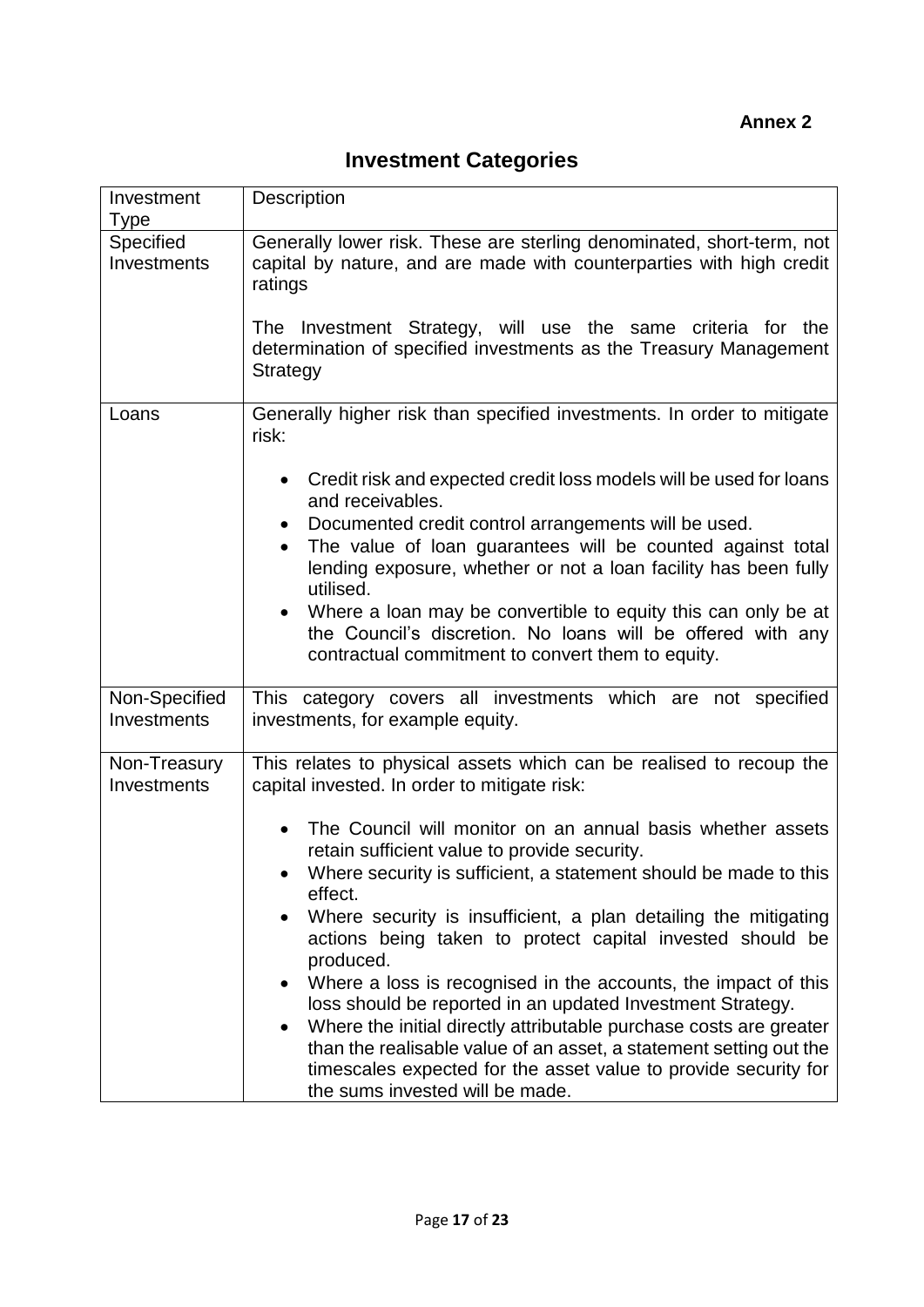## **Risk Management**

| <b>Risk</b>                                                                   | <b>Risk Management</b>                                                                                                                                                                                                                                                                                                                                                                                                                                                                                                                                                                                                                                                                                                                                                                                                                                                                                                                                                                        |
|-------------------------------------------------------------------------------|-----------------------------------------------------------------------------------------------------------------------------------------------------------------------------------------------------------------------------------------------------------------------------------------------------------------------------------------------------------------------------------------------------------------------------------------------------------------------------------------------------------------------------------------------------------------------------------------------------------------------------------------------------------------------------------------------------------------------------------------------------------------------------------------------------------------------------------------------------------------------------------------------------------------------------------------------------------------------------------------------|
| <b>Business market</b><br>itself<br>is<br>not<br>sound                        | Review of the wider market in which the counterparty operates                                                                                                                                                                                                                                                                                                                                                                                                                                                                                                                                                                                                                                                                                                                                                                                                                                                                                                                                 |
| Counterparty is<br>financially<br>not<br>well<br>or<br>sound<br>governed      | Use of independent credit ratings or credit assessments<br>$\bullet$<br>Review of published financial reports and accounts<br>٠<br>Review of the wider business plans of the organisation<br>٠<br>Review of the counterparty's business case for seeking Council<br>investment<br>Undertaking bespoke due diligence on the counterparty's financial<br>$\bullet$<br>and governance position where appropriate.                                                                                                                                                                                                                                                                                                                                                                                                                                                                                                                                                                                |
| The<br>counterparty<br>investment plan<br>is not sound                        | Reviewing the specific investment business case methodology,<br>$\bullet$<br>rationale, and assumptions<br>Review of the specific market environment<br>٠<br>Undertaking bespoke due diligence where appropriate.                                                                                                                                                                                                                                                                                                                                                                                                                                                                                                                                                                                                                                                                                                                                                                             |
| The investment<br>is not repaid                                               | Establishing security against counterparty assets where appropriate<br>$\bullet$<br>Including appropriate wordings in loan agreements<br>$\bullet$<br>Regular monitoring of loan repayments, with the information required<br>$\bullet$<br>from the counterparty being specified<br>Use of credit control processes<br>$\bullet$<br>Regular monitoring of counterparty financial metrics<br>٠<br>Use of shareholder powers in respect of shareholdings, for example<br>voting rights, reserved shareholder powers, board membership<br>rights, and access to company information.<br>Utilising internal expertise and external expertise to monitor and<br>٠<br>review investment risk.<br>Where appropriate providing information, guidance, and support to<br>$\bullet$<br>counterparties to assist them in navigating difficulties in making<br>repayments.<br>Use of the expected credit loss model to account for investments.<br>Having exit strategies built into the investment plan. |
| Council<br>The<br>does<br>not<br>adequately<br>understand<br>an<br>investment | Commissioning of experts and external advisers where internal<br>expertise is not available.<br>Use of competitive procurement processes to secure external<br>advisers.<br>Use of specified contract terms and objectives, and proactive<br>contract management, to direct external advisers.<br>Investments in new markets or endeavours will be profiled with lower<br>$\bullet$<br>investments in the initial years to provide proof of concept and<br>organisational learning before investment levels are scaled up                                                                                                                                                                                                                                                                                                                                                                                                                                                                     |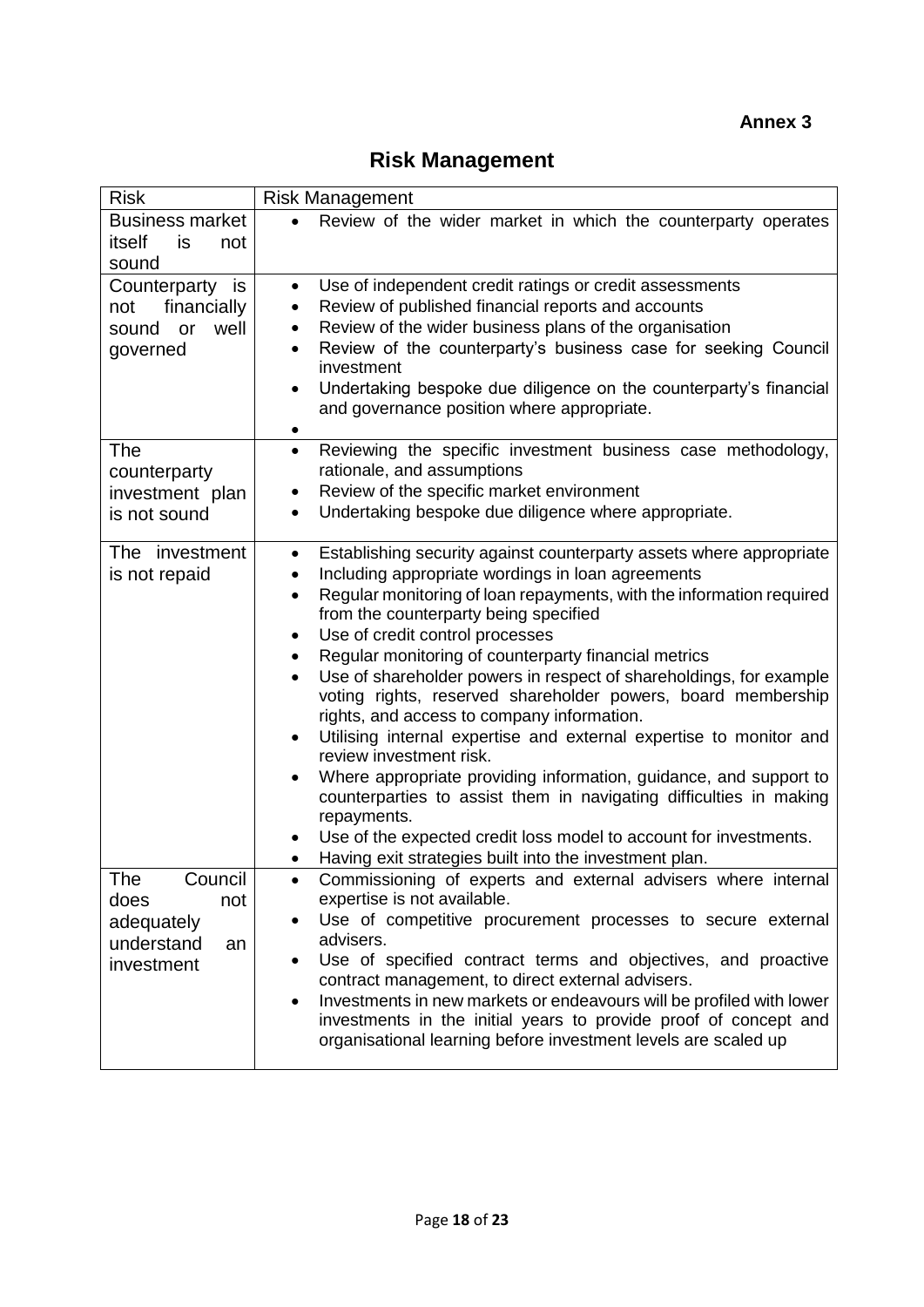## **Capacity, Skills, and Culture - Policies and Actions**

|               | <b>Actions</b>                                                                                                                                                                                                                                                                                                                                                                                                                                                                                                                                                                                                                                                                                                                                                                                                                                                                                                                                                                     |  |  |  |  |  |
|---------------|------------------------------------------------------------------------------------------------------------------------------------------------------------------------------------------------------------------------------------------------------------------------------------------------------------------------------------------------------------------------------------------------------------------------------------------------------------------------------------------------------------------------------------------------------------------------------------------------------------------------------------------------------------------------------------------------------------------------------------------------------------------------------------------------------------------------------------------------------------------------------------------------------------------------------------------------------------------------------------|--|--|--|--|--|
| Capacity      | For investment funds ensuring adequate capacity is resourced at<br>$\bullet$<br>conception to deliver the fund objectives.<br>For individual investments, ensuring business cases include regard to<br>$\bullet$<br>the capacity required to deliver investment objectives for the Council<br>and the counterparty.<br>Ensuring that investment costs are accounted for and covered by<br>$\bullet$<br>gross investment returns before net returns are counted.                                                                                                                                                                                                                                                                                                                                                                                                                                                                                                                    |  |  |  |  |  |
| <b>Skills</b> | An annual training plan for Members closely involved in investment<br>$\bullet$<br>governance but noting that Members are not expected to be<br>investment experts and require appropriate support and advice from<br>experts.<br>Specific training on the prudential framework for officers and other<br>$\bullet$<br>stakeholders involved in negotiating investments<br>Commissioning of external expertise where internal expertise is not<br>$\bullet$<br>available<br>The use of appropriately qualified and experienced internal staff<br>$\bullet$<br>where necessary                                                                                                                                                                                                                                                                                                                                                                                                      |  |  |  |  |  |
| Culture       | Reporting to Members and senior officers of lessons learned from<br>$\bullet$<br>other local authorities, where public reports are made available.<br>Ensuring no investment or counterparty is ever perceived to be "too<br>$\bullet$<br>big to fail".<br>Ensuring that unsuccessful investments are identified and accepted<br>as such as early as possible and that robust decisions are taken to<br>prevent further losses, for example by investing further into an<br>unviable project.<br>Ensuring a positive support and challenge culture.<br>$\bullet$<br>A robust culture promoting consistent application of investment<br>controls<br>Investment appraisals consider the long-term and the whole<br>$\bullet$<br>investment life-cycle.<br>Investment funds consider intergenerational fairness.<br>Conflicts of interest are transparent and proactively managed.<br>$\bullet$<br>Risk management and performance management will be evidence<br>$\bullet$<br>based. |  |  |  |  |  |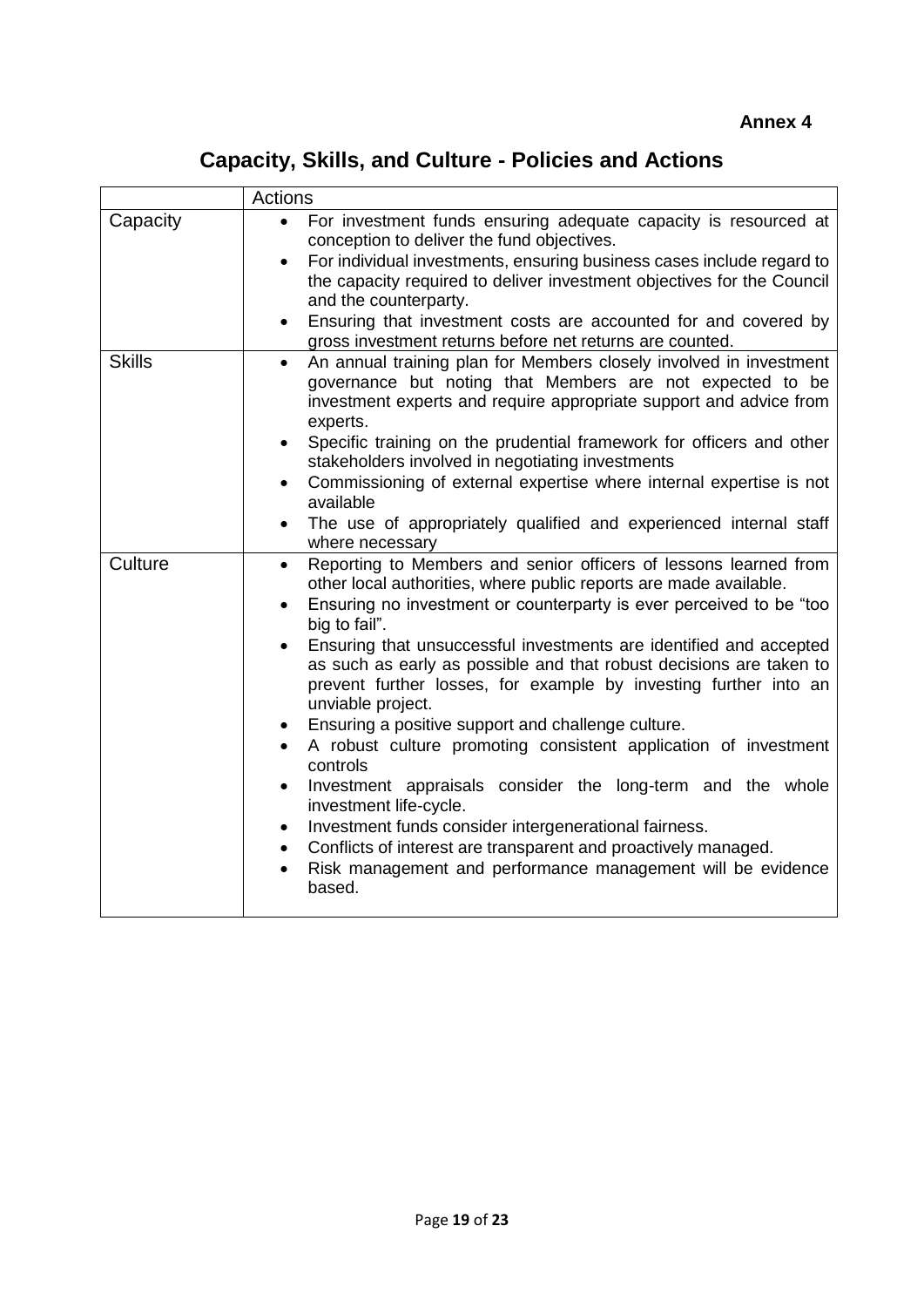**Annex 5**

## **Indicator Definitions**

| Title                                     | Purpose                                                                                                                                    |
|-------------------------------------------|--------------------------------------------------------------------------------------------------------------------------------------------|
| debt<br><b>Gross</b><br>as<br>a           | Demonstrates the scale of debt in comparison to the financial size and                                                                     |
| proportion of net service                 | strength of the authority                                                                                                                  |
| expenditure                               |                                                                                                                                            |
|                                           | Indicates proportionality and whether the authority is taking too much                                                                     |
| (to be monitored)                         | risk in aggregate                                                                                                                          |
| Commercial income as a                    | Demonstrates the dependence of the authority on commercial income                                                                          |
| proportion of net service<br>expenditure  | associated with investments                                                                                                                |
|                                           | Indicates proportionality and whether the authority is taking too much                                                                     |
| (to be monitored)                         | risk in aggregate                                                                                                                          |
|                                           |                                                                                                                                            |
|                                           | Note this indicator only relates to commercial income associated with                                                                      |
|                                           | non-treasury investments, therefore for example it excludes income                                                                         |
|                                           | from normal trading with third parties such as schools.                                                                                    |
| Loan to value ratio                       | Demonstrates the amount of debt issued compared to the total                                                                               |
|                                           | associated underlying asset value                                                                                                          |
| (to be monitored)                         |                                                                                                                                            |
|                                           | Indicates risk of exposure to losses                                                                                                       |
| <b>Gross investment limits</b>            | To manage risk, limits will be set with respect to how much can be<br>invested in non-treasury investments profiled across the medium term |
|                                           | financial planning horizon at a high level, and provide a more detailed                                                                    |
|                                           | limits around investment durations for investments to be made in the                                                                       |
|                                           | coming year                                                                                                                                |
|                                           |                                                                                                                                            |
|                                           | Gross limits are a hard limit in-year                                                                                                      |
|                                           |                                                                                                                                            |
|                                           | Net lending will be monitored and will inform the gross limits updated                                                                     |
|                                           | for following years                                                                                                                        |
| Non-treasury investment                   | Total non-treasury investments as a proportion of total capital                                                                            |
| borrowing<br>net<br>as<br>a               | financing requirement, assuming non-treasury related capital receipts                                                                      |
| percentage<br>of<br>net<br>financing need | reduce non-treasury related borrowing.                                                                                                     |
|                                           |                                                                                                                                            |
| (to be monitored)                         |                                                                                                                                            |
| The expected net rate of                  | The overall expected net rate of return for investments                                                                                    |
| return                                    |                                                                                                                                            |
|                                           | This is the gross rate of return, less costs and fees, and less expected                                                                   |
| (to be monitored)                         | credit loss                                                                                                                                |
|                                           |                                                                                                                                            |
|                                           | Returns are not risk-free, therefore higher rates of return indicate                                                                       |
|                                           | higher levels of risk                                                                                                                      |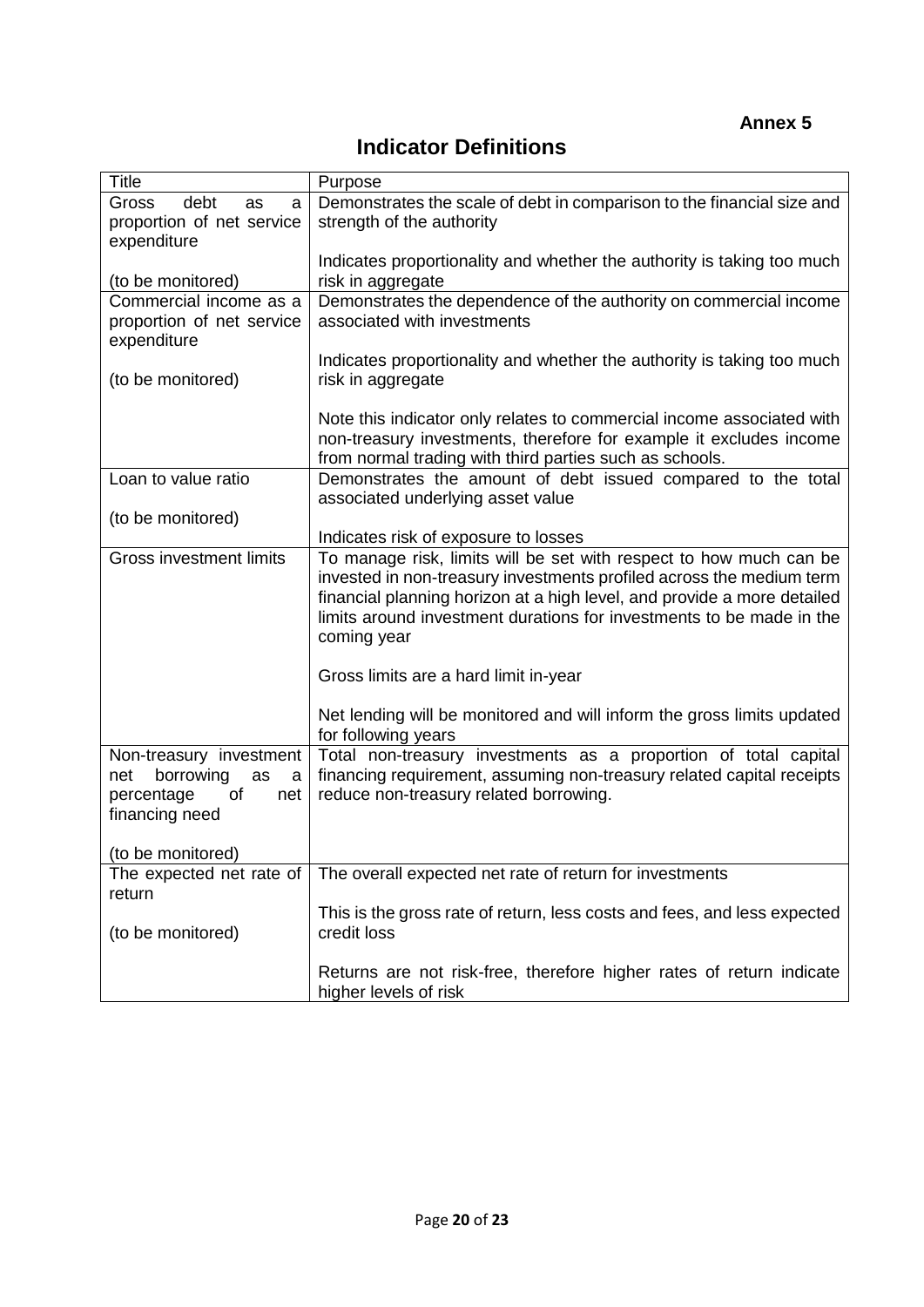## **Investment Strategy Indicators**

#### **6.1 Gross debt as a proportion of net service expenditure**

|                                               |      | 2022/23 | 2023/24 | 2024/25 | 2025/26 | 2026/27 |
|-----------------------------------------------|------|---------|---------|---------|---------|---------|
| Gross Debt                                    | £m   | 321.406 | 321.406 | 331.406 | 381.406 | 431.406 |
| Net Service Expenditure                       | £m   | 519.079 | 524.996 | 532.982 | 543.612 | 564.502 |
| Gross debt as % of net service<br>expenditure | $\%$ | 61.9%   | 61.2%   | 62.2%   | 70.2%   | 76.4%   |

#### **6.2 Income as a proportion of net service expenditure**

|                                                      |    | 2022/23  | 2023/24 | 2024/25 | 2025/26 | 2026/27 |
|------------------------------------------------------|----|----------|---------|---------|---------|---------|
| Income (gross)                                       | £m | 2.380    | 3.878   | 4.700   | 5.442   | 7.040   |
| Net Service Expenditure                              | £m | 519.079  | 524.996 | 532.982 | 543.612 | 564.502 |
| Commercial income as % of net<br>service expenditure | %  | $0.46\%$ | 0.74%   | 0.88%   | 1.00%   | 1.25%   |

Note - gross income represents income before having regard to costs

#### **6.3 Loan to value**

|                       |    | 2022/23         | 2023/24 | 2024/25 | 2025/26 | 2026/27 |
|-----------------------|----|-----------------|---------|---------|---------|---------|
| Total Loans (Capital) | £m | 48.819          | 41.511  | 42.575  | 61.883  | 28.726  |
| <b>Asset Value</b>    | £m |                 |         |         |         |         |
| Loan to value         | %  | to be monitored |         |         |         |         |

Note - asset values will depend on lending opportunities, these will initally be monitored rather than a limit being set.

#### **6.4 Non-treasury investment net borrowing as a percentage of net financing need**

|                                                           |      | 2022/23 | 2023/24 | 2024/25 | 2025/26 | 2026/27 |
|-----------------------------------------------------------|------|---------|---------|---------|---------|---------|
| Net Borrowing Relating to Non<br><b>Treasury Activity</b> | £m   | 34.071  | 68.506  | 57.308  | 91.666  | 61.219  |
| <b>Total Net Borrowing</b><br>Requirement                 | £m   | 67.229  | 60.049  | 51.022  | 63.769  | 55.233  |
| Non Treasury Borrowing as %<br>of Total                   | $\%$ | 50.7%   | 114.1%  | 112.3%  | 143.7%  | 110.8%  |

Note - in 2025/26 repayment of principal exceeds loans issues hence a net negative figure

#### **6.5 Expected Gross Rate of Return**

|                             | Average      |
|-----------------------------|--------------|
|                             | Rate of      |
|                             | Return       |
| <b>WPDG</b>                 | 6%           |
| <b>WRIF - BGF</b>           | 5%           |
| <b>WRIF - Property Fund</b> | 6.5%         |
| <b>WRIF - LCEF</b>          | $6\% - 15\%$ |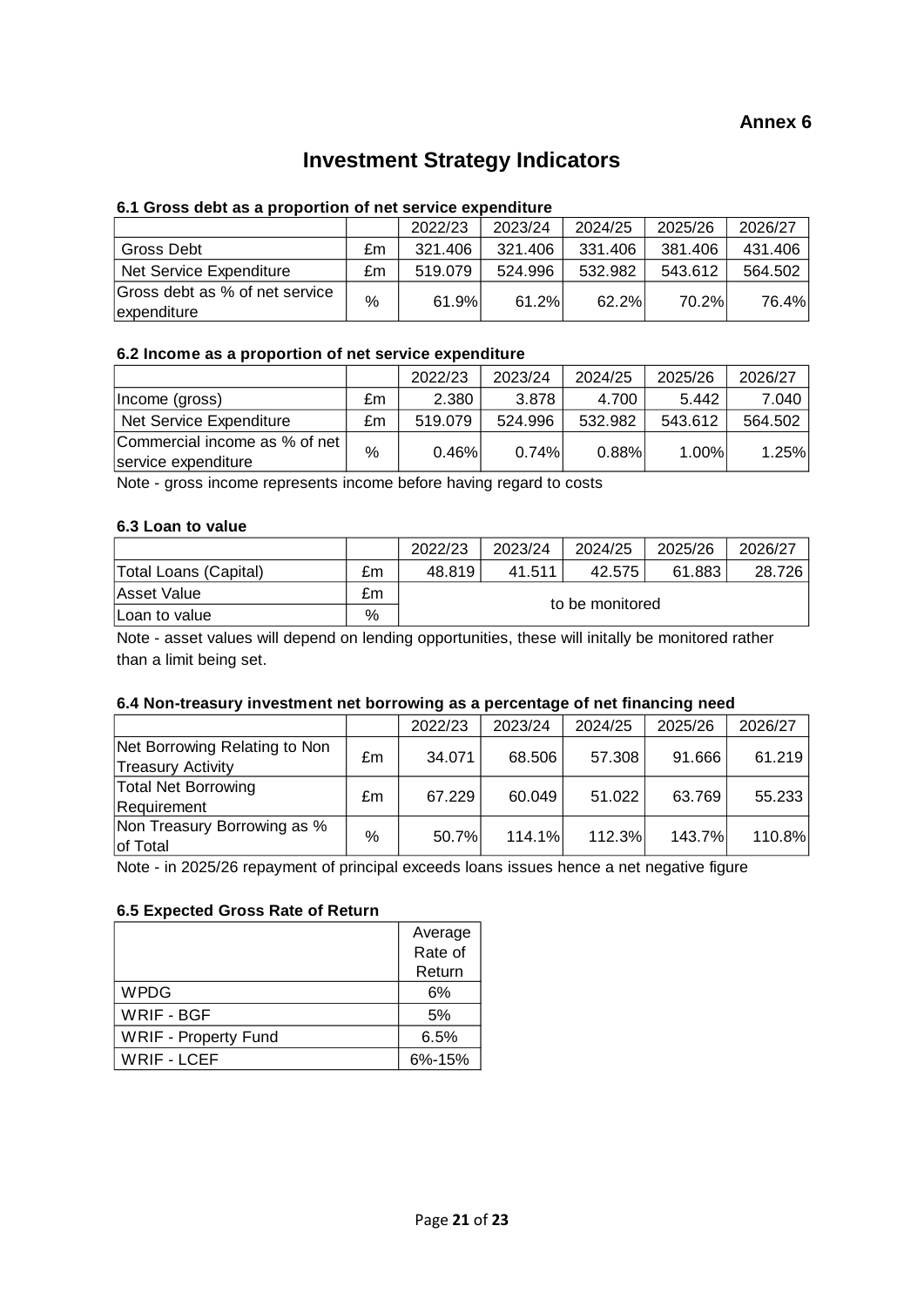#### **Annex 7**

## **Investment Strategy Plan and Prudential Limits**

|                          |    | 2022/23 | 2023/24 | 2024/25 | 2025/26 | 2026/27                  | Total   |  |  |
|--------------------------|----|---------|---------|---------|---------|--------------------------|---------|--|--|
| WPDG - Equity            | £m | 14.748  |         | 3.672   | 9.756   | $\overline{\phantom{a}}$ | 28.176  |  |  |
| WPDG - Development Loans | £m | 4.071   | 11.511  | 8.904   | 22.127  | 21.126                   | 67.739  |  |  |
| WPDG - Revenue Loans     | £m | 0.600   | 0.656   | 0.012   | 6.713   | 2.934                    | 10.915  |  |  |
| Sub Total - WPDG         | £m | 19.420  | 12.167  | 12.587  | 38.595  | 24.060                   | 106.829 |  |  |
| WRIF - BGF               | £m | 20,000  | 20,000  | 20,000  | 20,000  | 7.600                    | 87.600  |  |  |
| WRIF - LCEF (Revenue)    | £m | 2.000   | 2.000   | 2.000   | 2.000   | 1.800                    | 9.800   |  |  |
| <b>WRIF</b> - Property   | £m | 10.000  | 10.000  | 10.000  | 10.000  | $\blacksquare$           | 40.000  |  |  |
| Sub Total - WRIF         | £m | 32.000  | 32.000  | 32.000  | 32,000  | 9.400                    | 137.400 |  |  |
| Total                    | Em | 51.420  | 44.167  | 44.587  | 70.595  | 33.460                   | 244.229 |  |  |

#### **7.1 Annual Gross Investment Plan - Medium Term**

| Other Revenue Loans |    | 2022/23 | 2023/24 | 2024/25 | 2025/26 | 2026/27 |
|---------------------|----|---------|---------|---------|---------|---------|
| Other LATC Loans    | £m | 2.500   | 2.500   | 2.500   | 2.500   | 2.500   |
| CWRT                | £m | 3.000   | 3.000   | 3.000   | 3.000   | 3.000   |
| Total               |    | 5.500   | 5.500   | 5.500   | 5.500   | 5.500   |

#### **7.2 Cumulative Gross Investment Plan - Medium Term**

|                          |    | 2022/23 | 2023/24 | 2024/25 | 2025/26 | 2026/27 |
|--------------------------|----|---------|---------|---------|---------|---------|
| WPDG - Equity            | £m | 14.748  | 14.748  | 18.420  | 28.176  | 28.176  |
| WPDG - Development Loans | £m | 4.071   | 15.582  | 24.486  | 46.613  | 67.739  |
| WPDG - Revenue Loans     | £m | 0.600   | 1.256   | 1.269   | 7.981   | 10.915  |
| Sub Total - WPDG         | £m | 19.420  | 31.587  | 44.174  | 82.770  | 106.829 |
| WRIF - BGF               | £m | 20,000  | 40.000  | 60.000  | 80,000  | 87.600  |
| WRIF - LCEF (Revenue)    | £m | 2.000   | 4.000   | 6.000   | 8.000   | 9.800   |
| <b>WRIF</b> - Property   | £m | 10.000  | 20,000  | 30.000  | 40.000  | 40.000  |
| Sub Total - WRIF         | £m | 32,000  | 64.000  | 96,000  | 128,000 | 137.400 |
| Total                    | £m | 51.420  | 95.587  | 140.174 | 210.770 | 244.229 |